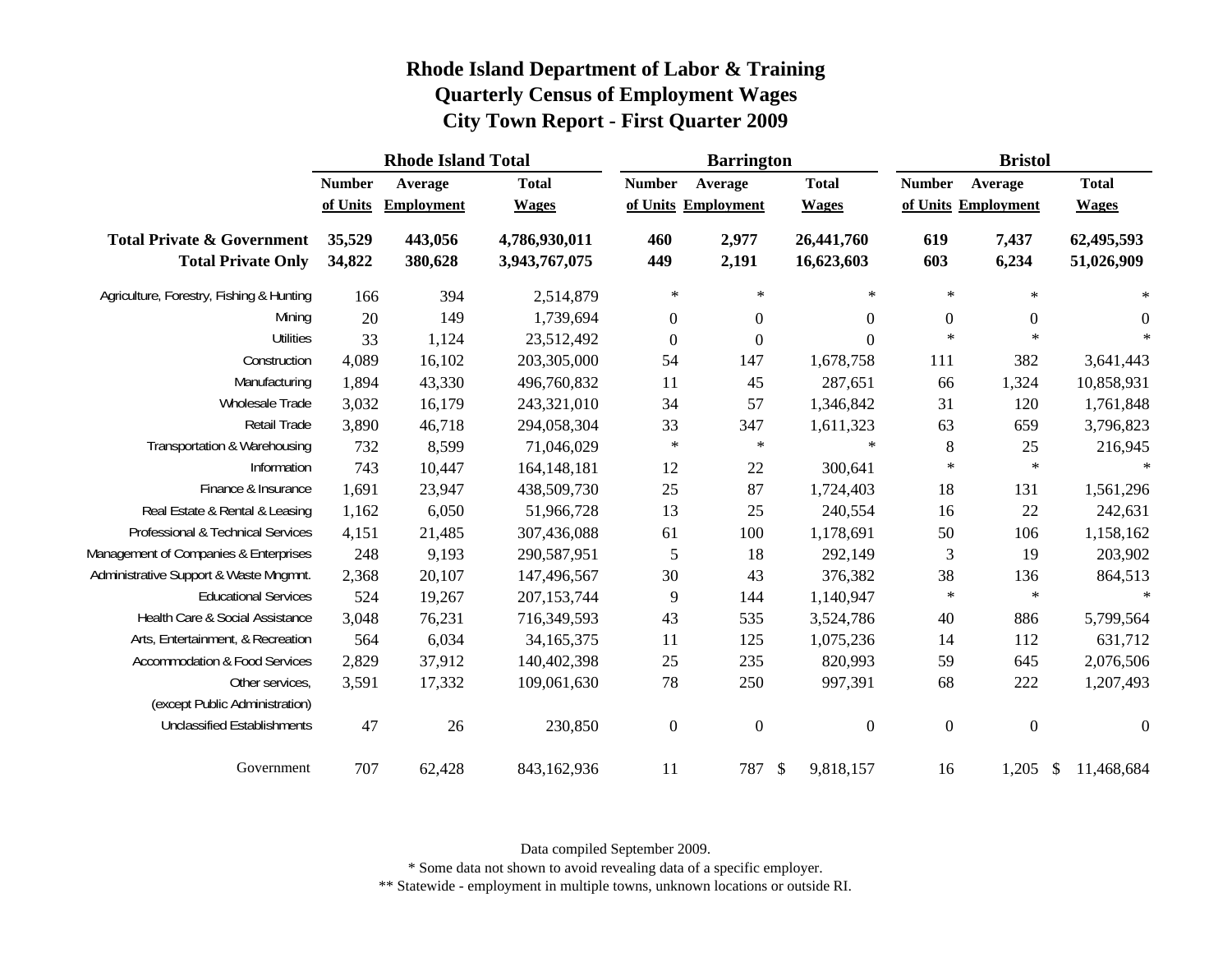|                                                                    | <b>Burrillville</b>       |                              |                              |                          | <b>Central Falls</b>           |                              |                           | <b>Charlestown</b>           |                              |  |
|--------------------------------------------------------------------|---------------------------|------------------------------|------------------------------|--------------------------|--------------------------------|------------------------------|---------------------------|------------------------------|------------------------------|--|
|                                                                    | <b>Number</b><br>of Units | Average<br><b>Employment</b> | <b>Total</b><br><b>Wages</b> | <b>Number</b>            | Average<br>of Units Employment | <b>Total</b><br><b>Wages</b> | <b>Number</b><br>of Units | Average<br><b>Employment</b> | <b>Total</b><br><b>Wages</b> |  |
| <b>Total Private &amp; Government</b><br><b>Total Private Only</b> | 303<br>287                | 2,779<br>2,149               | 22,301,050<br>16,329,445     | 233<br>222               | 2,784<br>1,953                 | 23,177,162<br>13,873,874     | 248<br>234                | 1,341<br>1,139               | 11,888,124<br>9,938,826      |  |
| Agriculture, Forestry, Fishing & Hunting                           | $\ast$                    | $\ast$                       | $\ast$                       | $\boldsymbol{0}$         | $\boldsymbol{0}$               | $\boldsymbol{0}$             | $\ast$                    | $\ast$                       | $\ast$                       |  |
| Mining                                                             | $\boldsymbol{0}$          | $\mathbf{0}$                 | $\overline{0}$               | $\boldsymbol{0}$         | $\boldsymbol{0}$               | $\Omega$                     | $\ast$                    | $\ast$                       |                              |  |
| <b>Utilities</b>                                                   | $\ast$                    | $\ast$                       | $\ast$                       | $\boldsymbol{0}$         | $\boldsymbol{0}$               | $\overline{0}$               | $\boldsymbol{0}$          | $\boldsymbol{0}$             | $\mathbf{0}$                 |  |
| Construction                                                       | 73                        | 207                          | 2,580,800                    | 20                       | 83                             | 665,290                      | 56                        | 147                          | 1,455,676                    |  |
| Manufacturing                                                      | 11                        | 435                          | 3,823,028                    | $30\,$                   | 640                            | 5,221,755                    | $\ast$                    | $\ast$                       |                              |  |
| Wholesale Trade                                                    | 19                        | 41                           | 520,295                      | 5                        | 39                             | 328,318                      | 9                         | 23                           | 602,711                      |  |
| Retail Trade                                                       | 17                        | 155                          | 757,871                      | 35                       | 187                            | 1,166,218                    | 25                        | 123                          | 784,603                      |  |
| Transportation & Warehousing                                       | 5                         | 11                           | 197,549                      | $\overline{\mathcal{A}}$ | 29                             | 262,283                      | 7                         | $10\,$                       | 77,862                       |  |
| Information                                                        | 9                         | 35                           | 228,497                      | $\ast$                   | $\ast$                         | $\ast$                       | 5                         | $20\,$                       | 88,173                       |  |
| Finance & Insurance                                                | 9                         | 32                           | 736,193                      | 10                       | 81                             | 610,536                      | 6                         | 34                           | 705,903                      |  |
| Real Estate & Rental & Leasing                                     | 5                         | 8                            | 30,619                       | 8                        | 43                             | 274,403                      | 9                         | 18                           | 172,704                      |  |
| Professional & Technical Services                                  | 18                        | 57                           | 641,994                      | 9                        | 28                             | 184,542                      | $20\,$                    | 76                           | 700,335                      |  |
| Management of Companies & Enterprises                              | $\ast$                    | $\ast$                       | $\ast$                       | $\boldsymbol{0}$         | $\boldsymbol{0}$               | $\boldsymbol{0}$             | $\boldsymbol{0}$          | $\boldsymbol{0}$             | $\overline{0}$               |  |
| Administrative Support & Waste Mngmnt.                             | 21                        | 53                           | 312,154                      | 13                       | 285                            | 2,168,473                    | 22                        | 35                           | 224,483                      |  |
| <b>Educational Services</b>                                        | 6                         | 42                           | 150,089                      | $\ast$                   | $\ast$                         | $\ast$                       | $\ast$                    | $\ast$                       |                              |  |
| Health Care & Social Assistance                                    | 17                        | 492                          | 3,138,790                    | 19                       | 233                            | 1,381,874                    | 18                        | 185                          | 1,326,334                    |  |
| Arts, Entertainment, & Recreation                                  | 5                         | 18                           | 83,377                       | $\ast$                   | $\ast$                         | $\ast$                       | 4                         | 16                           | 147,807                      |  |
| <b>Accommodation &amp; Food Services</b>                           | 27                        | 401                          | 1,223,783                    | 29                       | 151                            | 548,332                      | 19                        | 87                           | 304,066                      |  |
| Other services,                                                    | 40                        | 96                           | 575,314                      | 37                       | 103                            | 585,625                      | 25                        | 35                           | 188,347                      |  |
| (except Public Administration)                                     |                           |                              |                              |                          |                                |                              |                           |                              |                              |  |
| <b>Unclassified Establishments</b>                                 | $\overline{0}$            | $\Omega$                     | $\boldsymbol{0}$             | $\boldsymbol{0}$         | $\overline{0}$                 | $\boldsymbol{0}$             | $\boldsymbol{0}$          | $\boldsymbol{0}$             | $\theta$                     |  |
| Government                                                         | 16                        | 629                          | 5,971,605<br><sup>\$</sup>   | 11                       | 833                            | 9,303,288<br>- \$            | 14                        | 202                          | 1,949,298<br><sup>\$</sup>   |  |

Data compiled September 2009.

\* Some data not shown to avoid revealing data of a specific employer.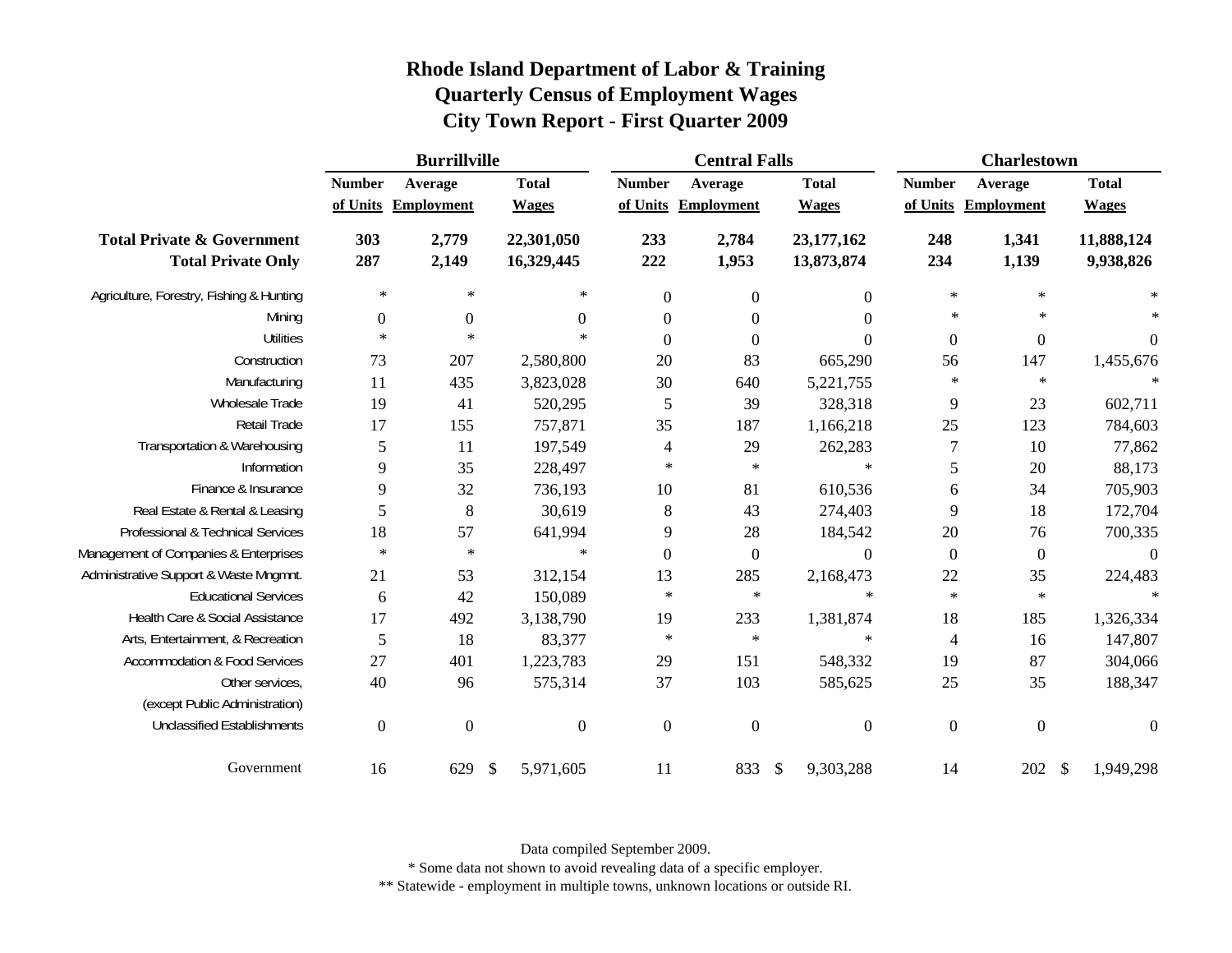|                                                                    |                           | Coventry                     |                              |                           | <b>Cranston</b>              |                              | <b>Cumberland</b> |                                |                              |  |
|--------------------------------------------------------------------|---------------------------|------------------------------|------------------------------|---------------------------|------------------------------|------------------------------|-------------------|--------------------------------|------------------------------|--|
|                                                                    | <b>Number</b><br>of Units | Average<br><b>Employment</b> | <b>Total</b><br><b>Wages</b> | <b>Number</b><br>of Units | Average<br><b>Employment</b> | <b>Total</b><br><b>Wages</b> | <b>Number</b>     | Average<br>of Units Employment | <b>Total</b><br><b>Wages</b> |  |
| <b>Total Private &amp; Government</b><br><b>Total Private Only</b> | 753<br>735                | 7,759<br>6,373               | 65,904,707<br>51,141,241     | 2,523<br>2,499            | 32,685<br>26,348             | 346,095,531<br>237,803,902   | 890<br>873        | 8,778<br>7,339                 | 78,641,502<br>65, 157, 525   |  |
| Agriculture, Forestry, Fishing & Hunting                           | $\ast$                    | $\ast$                       | $\ast$                       | $\ast$                    | $\ast$                       | $\ast$                       | $\ast$            | $\ast$                         | $\ast$                       |  |
| Mining                                                             | $\boldsymbol{0}$          | $\boldsymbol{0}$             | $\boldsymbol{0}$             | $\ast$                    | $\ast$                       | ∗                            | $\ast$            | $\ast$                         | $\ast$                       |  |
| <b>Utilities</b>                                                   | $\boldsymbol{0}$          | $\overline{0}$               | $\boldsymbol{0}$             | $\boldsymbol{0}$          | $\boldsymbol{0}$             | $\boldsymbol{0}$             | $\ast$            | $\ast$                         | $\ast$                       |  |
| Construction                                                       | 151                       | 412                          | 3,837,086                    | 278                       | 1,141                        | 14,280,649                   | 135               | 679                            | 9,908,876                    |  |
| Manufacturing                                                      | 46                        | 733                          | 14,537,035                   | 177                       | 3,938                        | 49,083,825                   | 45                | 1,271                          | 11,490,145                   |  |
| Wholesale Trade                                                    | 41                        | 252                          | 3,266,847                    | 199                       | 1,561                        | 19,491,131                   | 93                | 736                            | 10,340,256                   |  |
| Retail Trade                                                       | 89                        | 1,704                        | 10,301,931                   | 307                       | 4,109                        | 26,301,354                   | $80\,$            | 936                            | 5,308,571                    |  |
| Transportation & Warehousing                                       | 14                        | 336                          | 2,218,453                    | 57                        | 584                          | 5,512,836                    | 24                | 424                            | 3,668,833                    |  |
| Information                                                        | 9                         | 29                           | 285,666                      | 38                        | 1,716                        | 23,685,827                   | $22\,$            | 135                            | 1,019,735                    |  |
| Finance & Insurance                                                | 26                        | 127                          | 1,115,668                    | 137                       | 773                          | 8,926,512                    | 41                | 158                            | 1,939,753                    |  |
| Real Estate & Rental & Leasing                                     | 24                        | 65                           | 409,880                      | 93                        | 416                          | 5,087,841                    | 34                | 105                            | 968,690                      |  |
| Professional & Technical Services                                  | 55                        | 184                          | 1,780,702                    | 259                       | 1,647                        | 21,538,305                   | 85                | 342                            | 4,809,839                    |  |
| Management of Companies & Enterprises                              | 5                         | 57                           | 798,073                      | 14                        | 244                          | 3,472,694                    | $\ast$            | $\ast$                         | $\ast$                       |  |
| Administrative Support & Waste Mngmnt.                             | 61                        | 145                          | 995,057                      | 175                       | 1,674                        | 11,021,739                   | 51                | 114                            | 712,614                      |  |
| <b>Educational Services</b>                                        | 9                         | 106                          | 581,716                      | 33                        | 342                          | 2,044,313                    | 11                | 111                            | 486,585                      |  |
| Health Care & Social Assistance                                    | 40                        | 916                          | 6,387,860                    | 266                       | 3,917                        | 27,843,087                   | 76                | 1,021                          | 7,242,419                    |  |
| Arts, Entertainment, & Recreation                                  | $\overline{7}$            | 60                           | 123,929                      | 26                        | 177                          | 851,406                      | 10                | 66                             | 227,575                      |  |
| <b>Accommodation &amp; Food Services</b>                           | 66                        | 944                          | 2,980,411                    | 172                       | 2,578                        | 9,021,434                    | 57                | 603                            | 1,818,985                    |  |
| Other services,                                                    | 89                        | 289                          | 1,489,934                    | 259                       | 1,501                        | 9,243,857                    | 100               | 521                            | 3,267,361                    |  |
| (except Public Administration)                                     |                           |                              |                              |                           |                              |                              |                   |                                |                              |  |
| <b>Unclassified Establishments</b>                                 | $\boldsymbol{0}$          | $\boldsymbol{0}$             | $\boldsymbol{0}$             | $\ast$                    | $\ast$                       | $\ast$                       | $\boldsymbol{0}$  | $\boldsymbol{0}$               | $\theta$                     |  |
| Government                                                         | 18                        | 1,387                        | - \$<br>14,763,466           | 24                        | 6,337                        | 108,291,629<br>$\mathbb{S}$  | 17                | 1,439                          | \$<br>13,483,977             |  |

Data compiled September 2009.

\* Some data not shown to avoid revealing data of a specific employer.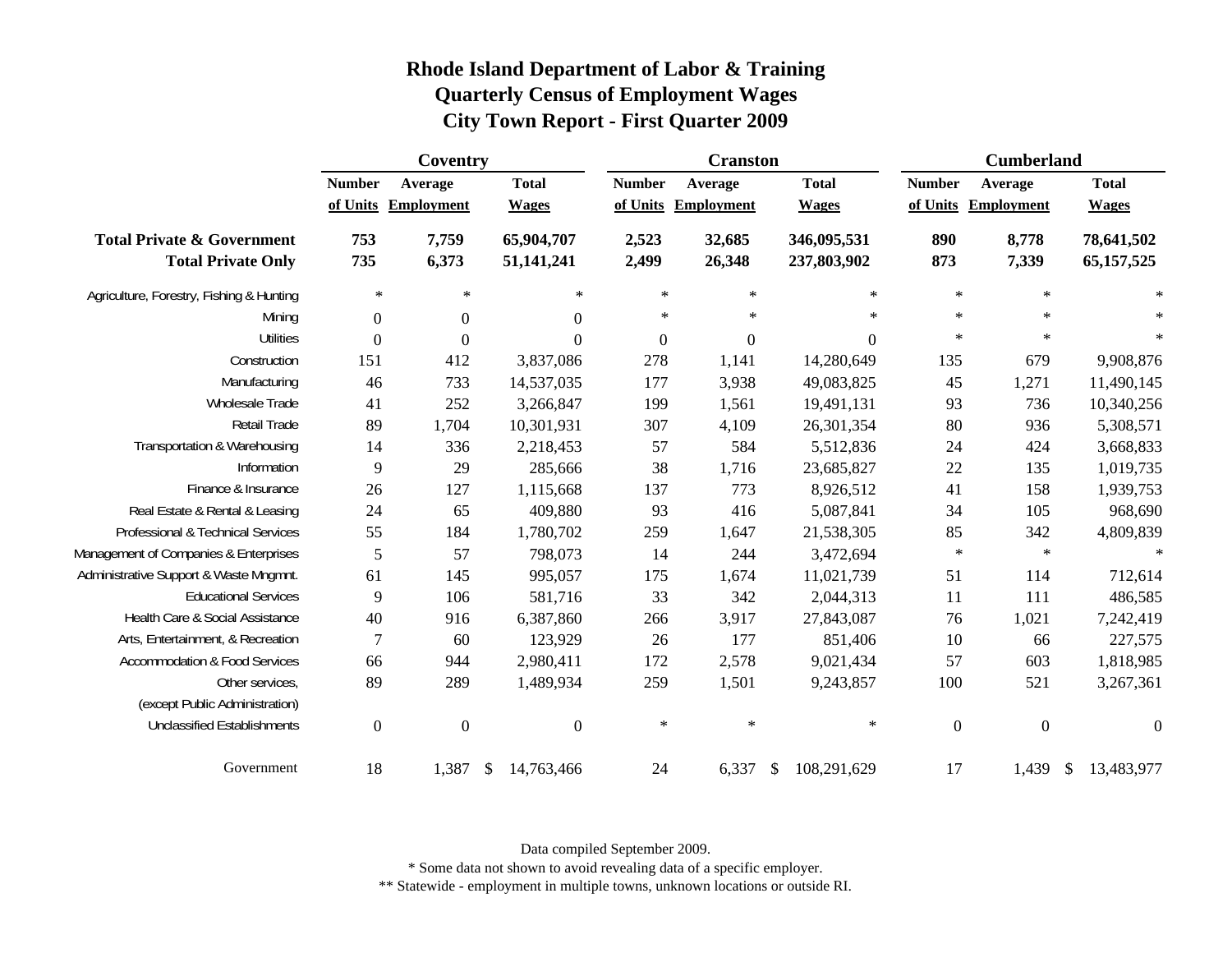|                                                                    |                  | <b>East Greenwich</b> |                           |                          | <b>East Providence</b> |                  |    |                            | <b>Exeter</b>    |                     |               |                         |
|--------------------------------------------------------------------|------------------|-----------------------|---------------------------|--------------------------|------------------------|------------------|----|----------------------------|------------------|---------------------|---------------|-------------------------|
|                                                                    | <b>Number</b>    | Average               |                           | <b>Total</b>             | <b>Number</b>          | Average          |    | <b>Total</b>               | <b>Number</b>    | Average             |               | <b>Total</b>            |
|                                                                    |                  | of Units Employment   |                           | <b>Wages</b>             | of Units               | Employment       |    | <b>Wages</b>               |                  | of Units Employment |               | <b>Wages</b>            |
| <b>Total Private &amp; Government</b><br><b>Total Private Only</b> | 743<br>729       | 6,581<br>5,825        |                           | 62,101,979<br>53,852,871 | 1,489<br>1,466         | 21,415<br>19,562 |    | 203,045,044<br>181,307,092 | 186<br>180       | 1,273<br>1,175      |               | 10,104,233<br>9,359,769 |
|                                                                    |                  |                       |                           |                          |                        |                  |    |                            |                  |                     |               |                         |
| Agriculture, Forestry, Fishing & Hunting                           | $\ast$           | $\ast$                |                           | $\ast$                   | $\boldsymbol{0}$       | $\mathbf{0}$     |    | $\boldsymbol{0}$           | 6                | 63                  |               | 331,426                 |
| Mining                                                             | $\boldsymbol{0}$ | $\boldsymbol{0}$      |                           | $\boldsymbol{0}$         | $\boldsymbol{0}$       | $\boldsymbol{0}$ |    | $\boldsymbol{0}$           | $\boldsymbol{0}$ | $\boldsymbol{0}$    |               | $\overline{0}$          |
| <b>Utilities</b>                                                   | $\Omega$         | $\theta$              |                           | $\Omega$                 | $\Omega$               | $\theta$         |    | $\theta$                   | $\overline{0}$   | $\boldsymbol{0}$    |               | $\Omega$                |
| Construction                                                       | 41               | 207                   |                           | 2,313,686                | 214                    | 982              |    | 15,610,511                 | 30               | 59                  |               | 630,188                 |
| Manufacturing                                                      | 27               | 703                   |                           | 7,129,418                | 102                    | 2,148            |    | 21,467,132                 | $\boldsymbol{7}$ | 35                  |               | 337,367                 |
| Wholesale Trade                                                    | 69               | 309                   |                           | 6,914,793                | 111                    | 1,314            |    | 15,292,447                 | $\ast$           | $\ast$              |               | $\star$                 |
| Retail Trade                                                       | 65               | 676                   |                           | 5,250,225                | 144                    | 1,716            |    | 11,235,941                 | 18               | 61                  |               | 448,524                 |
| Transportation & Warehousing                                       | $\ast$           | $\ast$                |                           | $\ast$                   | 34                     | 126              |    | 1,210,772                  | 6                | 15                  |               | 79,092                  |
| Information                                                        | 15               | 36                    |                           | 525,667                  | 24                     | 358              |    | 5,290,511                  | $\mathfrak{Z}$   | 11                  |               | 81,649                  |
| Finance & Insurance                                                | 53               | 301                   |                           | 4,341,088                | 108                    | 3,450            |    | 33,532,069                 | $\ast$           | $\ast$              |               | $\ast$                  |
| Real Estate & Rental & Leasing                                     | 36               | 98                    |                           | 996,414                  | 42                     | 208              |    | 1,867,793                  | $\overline{7}$   | 14                  |               | 86,991                  |
| Professional & Technical Services                                  | 122              | 513                   |                           | 7,312,620                | 161                    | 1,247            |    | 14,969,149                 | 21               | 173                 |               | 2,784,321               |
| Management of Companies & Enterprises                              | $\overline{7}$   | 21                    |                           | 614,809                  | $\tau$                 | 103              |    | 1,979,543                  | $\ast$           | $\ast$              |               | $\ast$                  |
| Administrative Support & Waste Mngmnt.                             | 46               | 196                   |                           | 1,692,112                | 102                    | 1,046            |    | 6,928,331                  | 23               | 144                 |               | 1,393,186               |
| <b>Educational Services</b>                                        | 12               | 234                   |                           | 1,610,268                | 19                     | 458              |    | 4,048,779                  | $\overline{4}$   | 17                  |               | 195,948                 |
| Health Care & Social Assistance                                    | 90               | 1,175                 |                           | 9,307,485                | 139                    | 3,842            |    | 36, 387, 208               | 11               | 198                 |               | 1,510,325               |
| Arts, Entertainment, & Recreation                                  | 14               | 107                   |                           | 614,656                  | 23                     | 557              |    | 2,087,589                  | $\ast$           | $\ast$              |               | $\ast$                  |
| <b>Accommodation &amp; Food Services</b>                           | 52               | 910                   |                           | 3,327,118                | 101                    | 1,335            |    | 4,401,697                  | 11               | 119                 |               | 377,253                 |
| Other services,                                                    | 69               | 284                   |                           | 1,300,776                | 135                    | 672              |    | 4,997,620                  | 15               | 34                  |               | 181,703                 |
| (except Public Administration)                                     |                  |                       |                           |                          |                        |                  |    |                            |                  |                     |               |                         |
| <b>Unclassified Establishments</b>                                 | $\boldsymbol{0}$ | $\boldsymbol{0}$      |                           | $\boldsymbol{0}$         | $\boldsymbol{0}$       | $\boldsymbol{0}$ |    | $\boldsymbol{0}$           | $\boldsymbol{0}$ | $\boldsymbol{0}$    |               | $\mathbf{0}$            |
| Government                                                         | 14               | 757                   | $\boldsymbol{\mathsf{S}}$ | 8,249,108                | 23                     | 1,853            | \$ | 21,737,952                 | 6                | 97                  | $\mathcal{S}$ | 744,464                 |

Data compiled September 2009.

\* Some data not shown to avoid revealing data of a specific employer.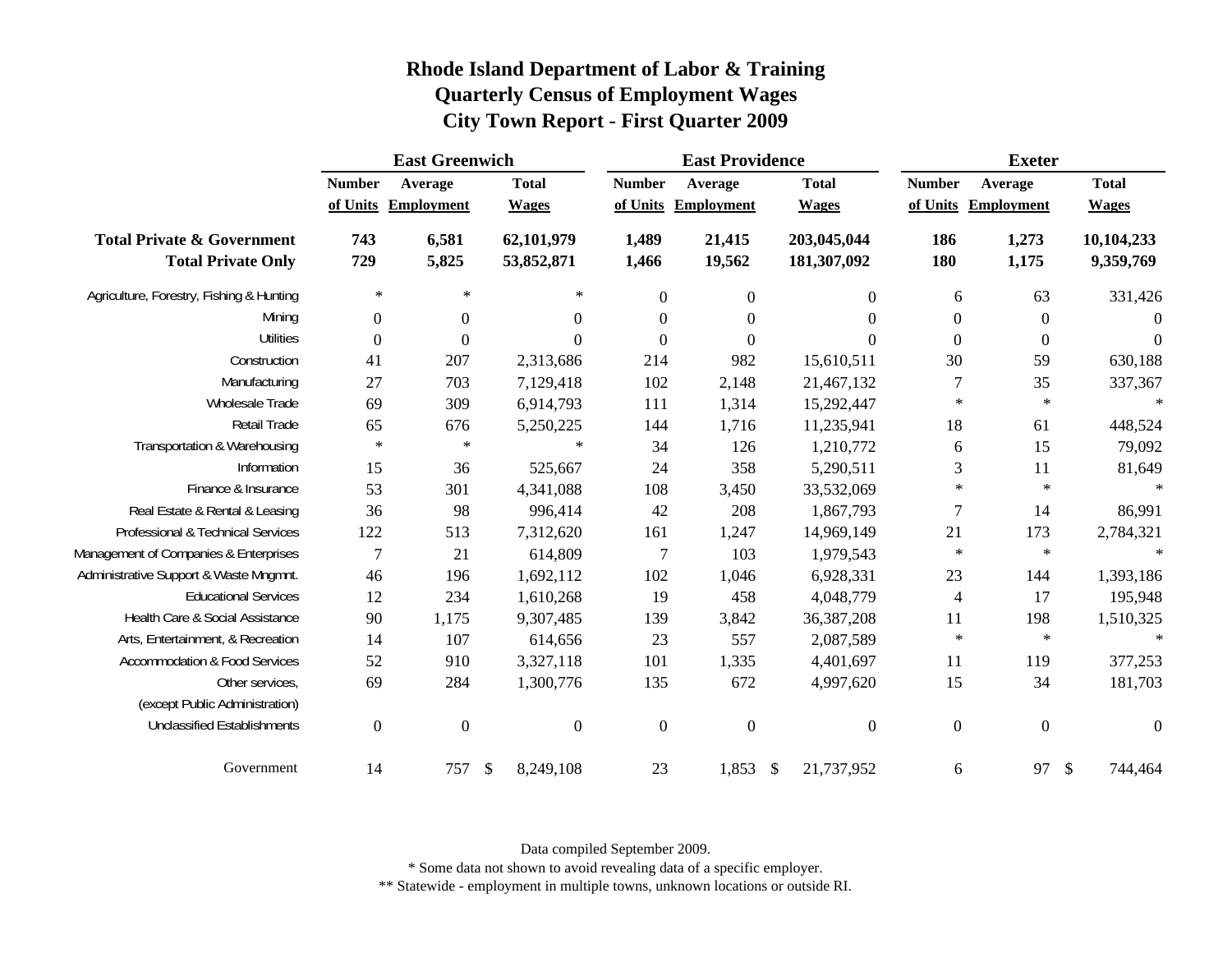| Rhode Island Department of Labor & Training  |  |
|----------------------------------------------|--|
| <b>Quarterly Census of Employment Wages</b>  |  |
| <b>City Town Report - First Quarter 2009</b> |  |

|                                                                    |                           | Foster                       |                                      |                  | Glocester                      |                                        | Hopkinton                 |                              |                              |  |  |
|--------------------------------------------------------------------|---------------------------|------------------------------|--------------------------------------|------------------|--------------------------------|----------------------------------------|---------------------------|------------------------------|------------------------------|--|--|
|                                                                    | <b>Number</b><br>of Units | Average<br><b>Employment</b> | <b>Total</b><br><b>Wages</b>         | <b>Number</b>    | Average<br>of Units Employment | <b>Total</b><br><b>Wages</b>           | <b>Number</b><br>of Units | Average<br><b>Employment</b> | <b>Total</b><br><b>Wages</b> |  |  |
| <b>Total Private &amp; Government</b><br><b>Total Private Only</b> | <b>100</b><br>94          | 412<br>303                   | 3,358,885<br>2,397,159               | 209<br>192       | 1,596<br>1,074                 | 12,893,627<br>7,906,141                | 212<br>201                | 1,111<br>995                 | 10,460,837<br>9,367,829      |  |  |
| Agriculture, Forestry, Fishing & Hunting                           | $\overline{4}$            | 19                           | 106,449                              | $\ast$           | $\ast$                         | $\ast$                                 | 6                         | 11                           | 57,851                       |  |  |
| Mining                                                             | $\boldsymbol{0}$          | $\boldsymbol{0}$             | 0                                    | $\boldsymbol{0}$ | $\boldsymbol{0}$               | $\boldsymbol{0}$                       | $\ast$                    | $\star$                      |                              |  |  |
| Utilities                                                          | $\theta$                  | $\boldsymbol{0}$             | $\Omega$                             | $\mathbf{0}$     | $\boldsymbol{0}$               | $\Omega$                               | $\boldsymbol{0}$          | $\boldsymbol{0}$             | $\Omega$                     |  |  |
| Construction                                                       | 24                        | 52                           | 514,161                              | 56               | 113                            | 1,172,959                              | 63                        | 128                          | 1,108,553                    |  |  |
| Manufacturing                                                      | 6                         | 6                            | 33,580                               | $\ast$           | $\ast$                         | $\ast$                                 | 22                        | 359                          | 4,491,824                    |  |  |
| Wholesale Trade                                                    | 5                         | 6                            | 20,551                               | 7                | 3                              | 55,527                                 | $\,8\,$                   | 22                           | 420,735                      |  |  |
| Retail Trade                                                       | 6                         | 23                           | 75,444                               | 19               | 181                            | 903,504                                | 18                        | 84                           | 641,777                      |  |  |
| Transportation & Warehousing                                       | $\ast$                    | $\ast$                       | $\ast$                               | $\boldsymbol{6}$ | 67                             | 483,407                                | $\ast$                    | $\ast$                       | $\ast$                       |  |  |
| Information                                                        | $\ast$                    | $\ast$                       | ∗                                    | 5                | 21                             | 113,274                                | 4                         | 13                           | 45,458                       |  |  |
| Finance & Insurance                                                | $\ast$                    | $\ast$                       | $\ast$                               | 7                | 22                             | 196,146                                | $\ast$                    | $\ast$                       | $\star$                      |  |  |
| Real Estate & Rental & Leasing                                     | $\ast$                    | $\ast$                       | $\ast$                               | $\ast$           | $\ast$                         | $\ast$                                 | 3                         | 4                            | 6,080                        |  |  |
| Professional & Technical Services                                  | 9                         | 13                           | 220,293                              | 16               | 85                             | 1,160,598                              | 13                        | 48                           | 689,204                      |  |  |
| Management of Companies & Enterprises                              | $\ast$                    | $\ast$                       | $\ast$                               | $\ast$           | $\ast$                         | $\ast$                                 |                           | 4                            | 99531                        |  |  |
| Administrative Support & Waste Mngmnt.                             | 11                        | 7                            | 32,370                               | 12               | 17                             | 130,579                                | 17                        | 18                           | 135,577                      |  |  |
| <b>Educational Services</b>                                        | $\theta$                  | $\boldsymbol{0}$             | $\Omega$                             | $\ast$           | $\ast$                         | $\ast$                                 | $\ast$                    | $\ast$                       | $\ast$                       |  |  |
| Health Care & Social Assistance                                    | 7                         | 47                           | 445,374                              | 14               | 360                            | 2,774,522                              | 14                        | 172                          | 1,034,070                    |  |  |
| Arts, Entertainment, & Recreation                                  | $\ast$                    | $\ast$                       | $\ast$                               | 3                | 6                              | 63,304                                 | 5                         | 43                           | 117,721                      |  |  |
| <b>Accommodation &amp; Food Services</b>                           | 6                         | 29                           | 92,029                               | 16               | 136                            | 380,947                                | 6                         | 23                           | 77,605                       |  |  |
| Other services.                                                    | 5                         | 9                            | 45,704                               | 23               | 44                             | 302,593                                | 13                        | 38                           | 133,521                      |  |  |
| (except Public Administration)                                     |                           |                              |                                      |                  |                                |                                        |                           |                              |                              |  |  |
| <b>Unclassified Establishments</b>                                 | $\boldsymbol{0}$          | $\boldsymbol{0}$             | $\boldsymbol{0}$                     | $\boldsymbol{0}$ | $\boldsymbol{0}$               | $\boldsymbol{0}$                       | $\overline{0}$            | $\boldsymbol{0}$             | $\overline{0}$               |  |  |
| Government                                                         | 6                         | 111                          | $\boldsymbol{\mathsf{S}}$<br>961,726 | 17               | 523                            | $\boldsymbol{\mathsf{S}}$<br>4,987,486 | 11                        | 116                          | $\mathcal{S}$<br>1,093,008   |  |  |

Data compiled September 2009.

\* Some data not shown to avoid revealing data of a specific employer.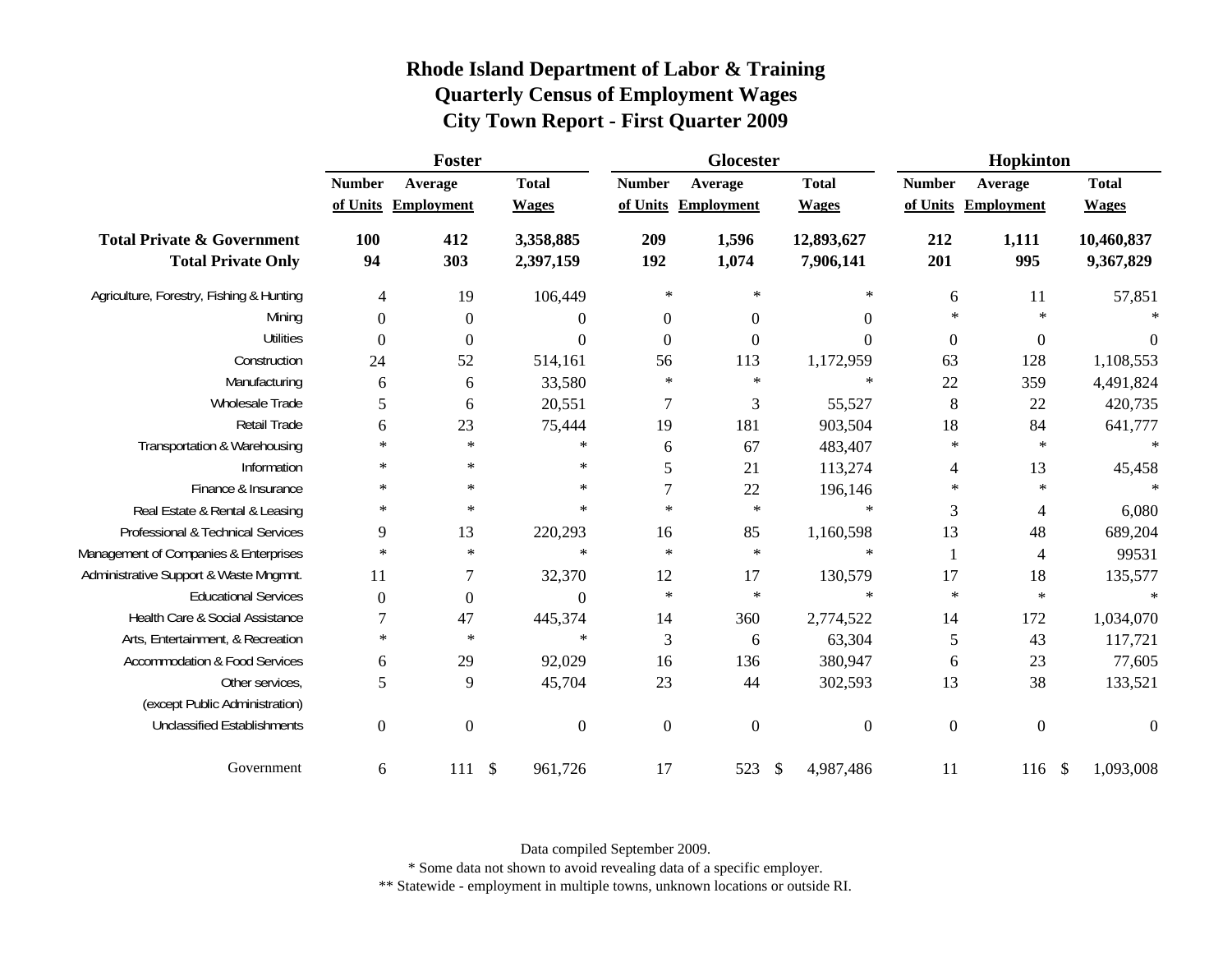|                                                                    | <b>Jamestown</b> |                                |                              |                  |                | <b>Johnston</b>                |                              | <b>Lincoln</b> |                                |               |                              |
|--------------------------------------------------------------------|------------------|--------------------------------|------------------------------|------------------|----------------|--------------------------------|------------------------------|----------------|--------------------------------|---------------|------------------------------|
|                                                                    | <b>Number</b>    | Average<br>of Units Employment | <b>Total</b><br><b>Wages</b> |                  | <b>Number</b>  | Average<br>of Units Employment | <b>Total</b><br><b>Wages</b> | <b>Number</b>  | Average<br>of Units Employment |               | <b>Total</b><br><b>Wages</b> |
| <b>Total Private &amp; Government</b><br><b>Total Private Only</b> | 216<br>204       | 1,084<br>801                   | 9,748,858<br>7,011,385       |                  | 1,082<br>1,069 | 10,255<br>9,147                | 101,532,111<br>89,642,250    | 789<br>767     | 13,844<br>12,539               |               | 155,173,662<br>138,944,052   |
| Agriculture, Forestry, Fishing & Hunting                           | $\ast$           | $\ast$                         |                              | $\ast$           | 11             | $20\,$                         | 85,570                       | $\ast$         | $\ast$                         |               | $\star$                      |
| Mining                                                             | $\boldsymbol{0}$ | $\boldsymbol{0}$               |                              | $\boldsymbol{0}$ | $\ast$         | $\ast$                         | $\ast$                       | $\overline{0}$ | $\boldsymbol{0}$               |               | $\boldsymbol{0}$             |
| <b>Utilities</b>                                                   | $\boldsymbol{0}$ | $\boldsymbol{0}$               |                              | $\overline{0}$   | $\ast$         | $\ast$                         | $\ast$                       | $\star$        | $\star$                        |               | $\ast$                       |
| Construction                                                       | 29               | 72                             |                              | 704,584          | 183            | 590                            | 6,987,795                    | 104            | 771                            |               | 11,676,762                   |
| Manufacturing                                                      | $\overline{4}$   | $\,8\,$                        |                              | 42,478           | 94             | 1,054                          | 7,978,181                    | 51             | 2,345                          |               | 25,934,210                   |
| Wholesale Trade                                                    | 16               | 36                             |                              | 783,407          | 58             | 276                            | 3,087,396                    | 80             | 834                            |               | 10,479,643                   |
| Retail Trade                                                       | 12               | 89                             |                              | 411,794          | 133            | 1,379                          | 9,031,102                    | 53             | 876                            |               | 7,702,210                    |
| Transportation & Warehousing                                       | 4                | 20                             |                              | 222,521          | 43             | 204                            | 2,022,598                    | 19             | 493                            |               | 3,831,324                    |
| Information                                                        | 3                | 12                             |                              | 105,300          | 11             | 84                             | 1,743,624                    | 16             | 291                            |               | 3,872,272                    |
| Finance & Insurance                                                | $\boldsymbol{6}$ | 23                             |                              | 430,123          | 31             | 1,211                          | 27,660,782                   | 41             | 2,615                          |               | 39,868,573                   |
| Real Estate & Rental & Leasing                                     | 8                | 39                             |                              | 216,126          | 31             | 258                            | 2,485,732                    | 25             | 60                             |               | 549,688                      |
| Professional & Technical Services                                  | 47               | 96                             | 1,269,455                    |                  | 63             | 152                            | 1,376,831                    | 104            | 609                            |               | 10,464,535                   |
| Management of Companies & Enterprises                              | $\ast$           | $\ast$                         |                              | $\ast$           | $\mathbf{0}$   | $\boldsymbol{0}$               | $\overline{0}$               | 7              | 61                             |               | 808,058                      |
| Administrative Support & Waste Mngmnt.                             | 17               | 31                             |                              | 184,733          | 117            | 1,018                          | 8,144,573                    | 45             | 456                            |               | 2,812,180                    |
| <b>Educational Services</b>                                        | $\ast$           | $\ast$                         |                              | $\ast$           | 8              | 22                             | 150,415                      | 10             | 108                            |               | 933,844                      |
| Health Care & Social Assistance                                    | 10               | 122                            | 1,138,888                    |                  | 91             | 1,465                          | 12,518,692                   | 70             | 975                            |               | 7,754,816                    |
| Arts, Entertainment, & Recreation                                  | 9                | 57                             |                              | 411,898          | 6              | 32                             | 145,188                      | 24             | 1,010                          |               | 6,573,356                    |
| Accommodation & Food Services                                      | 11               | 106                            |                              | 393,215          | 79             | 849                            | 2,783,128                    | 52             | 723                            |               | 2,403,361                    |
| Other services,                                                    | 22               | 74                             |                              | 548,868          | 107            | 509                            | 2,836,871                    | 63             | 207                            |               | 1,146,238                    |
| (except Public Administration)                                     |                  |                                |                              |                  |                |                                |                              |                |                                |               |                              |
| <b>Unclassified Establishments</b>                                 | $\boldsymbol{0}$ | $\boldsymbol{0}$               |                              | $\overline{0}$   | $\overline{0}$ | $\boldsymbol{0}$               | $\overline{0}$               | $\overline{0}$ | $\mathbf{0}$                   |               | $\boldsymbol{0}$             |
| Government                                                         | 12               | 282 \$                         | 2,737,473                    |                  | 13             | $1,106$ \$                     | 11,889,861                   | 22             | 1,305                          | $\mathcal{S}$ | 16,229,610                   |

Data compiled September 2009.

\* Some data not shown to avoid revealing data of a specific employer.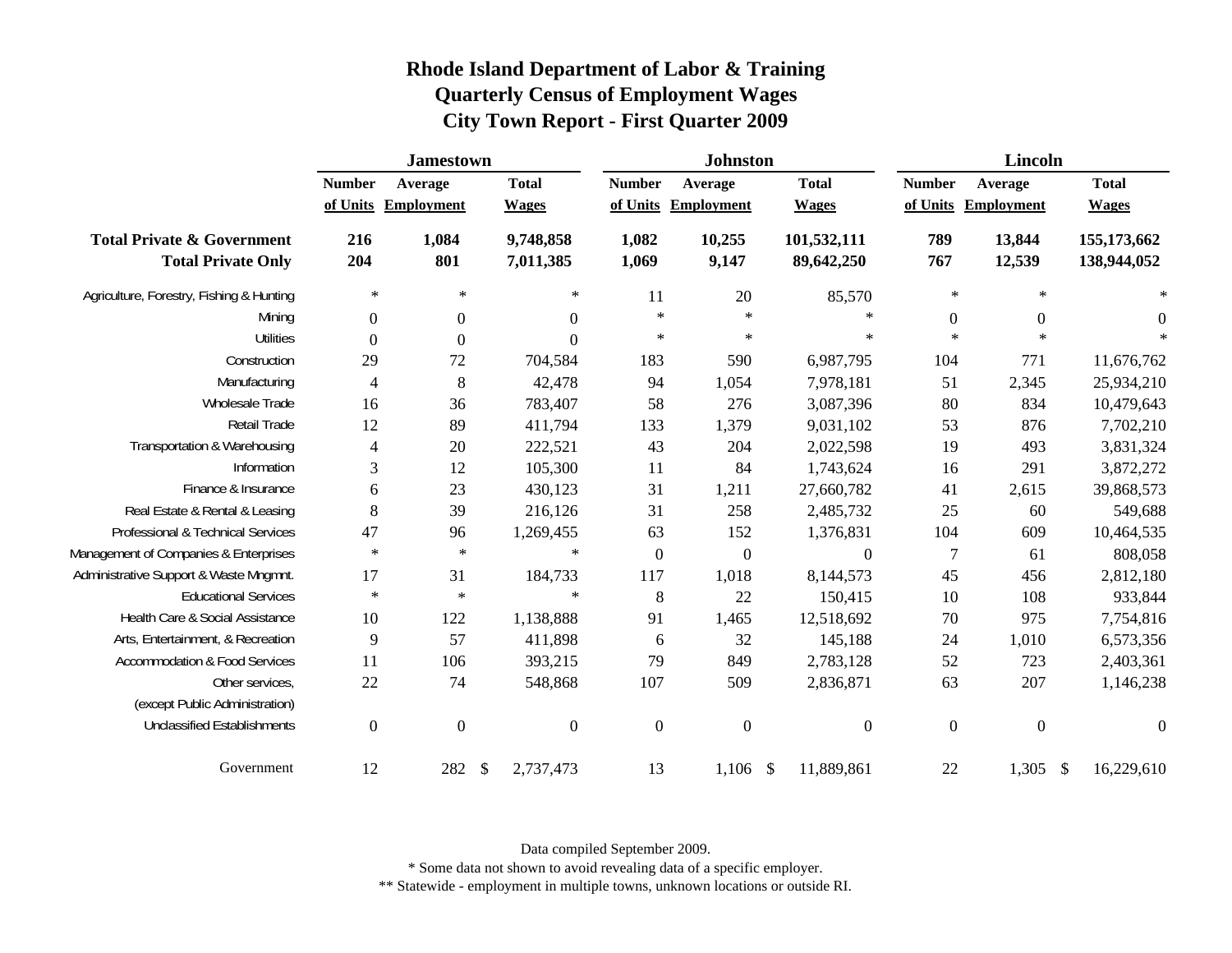|                                                                    |                           | <b>Little Compton</b>        |                              |                           | <b>Middletown</b>     |                              | <b>Narragansett</b> |                                |                              |  |
|--------------------------------------------------------------------|---------------------------|------------------------------|------------------------------|---------------------------|-----------------------|------------------------------|---------------------|--------------------------------|------------------------------|--|
|                                                                    | <b>Number</b><br>of Units | Average<br><b>Employment</b> | <b>Total</b><br><b>Wages</b> | <b>Number</b><br>of Units | Average<br>Employment | <b>Total</b><br><b>Wages</b> | <b>Number</b>       | Average<br>of Units Employment | <b>Total</b><br><b>Wages</b> |  |
| <b>Total Private &amp; Government</b><br><b>Total Private Only</b> | 146<br>140                | 477<br>355                   | 3,922,508<br>2,818,838       | 766<br>753                | 10,259<br>9,485       | 103,569,828<br>94,963,466    | 492<br>472          | 3,640<br>2,651                 | 29,645,237<br>17,520,964     |  |
| Agriculture, Forestry, Fishing & Hunting                           | 7                         | 6                            | 30,452                       | 5                         | 47                    | 376,767                      | 6                   | 12                             | 134,655                      |  |
| Mining                                                             | $\ast$                    | $\ast$                       | $\ast$                       | $\ast$                    | $\ast$                | $\ast$                       | $\overline{0}$      | $\mathbf{0}$                   | $\overline{0}$               |  |
| <b>Utilities</b>                                                   | $\mathbf{0}$              | $\overline{0}$               | $\mathbf{0}$                 | $\ast$                    | $\ast$                | $\ast$                       | $\mathbf{0}$        | $\mathbf{0}$                   | $\Omega$                     |  |
| Construction                                                       | 38                        | 87                           | 797,023                      | 74                        | 355                   | 3,863,621                    | 50                  | 66                             | 513,090                      |  |
| Manufacturing                                                      | $\ast$                    | $\ast$                       | $\ast$                       | 18                        | 298                   | 5,213,396                    | 18                  | 80                             | 845,113                      |  |
| Wholesale Trade                                                    | 5                         | $\overline{4}$               | 91,332                       | 36                        | 145                   | 1,864,345                    | 27                  | 60                             | 858,989                      |  |
| Retail Trade                                                       | 8                         | 26                           | 98,991                       | 99                        | 1,467                 | 9,644,774                    | 52                  | 624                            | 3,379,110                    |  |
| Transportation & Warehousing                                       | ∗                         | $\ast$                       | $\ast$                       | 11                        | 99                    | 750,007                      | $\ast$              | $\ast$                         | $\star$                      |  |
| Information                                                        | $\boldsymbol{0}$          | $\boldsymbol{0}$             | $\mathbf{0}$                 | 12                        | 345                   | 5,693,068                    | 3                   | 1                              | 31,945                       |  |
| Finance & Insurance                                                | $\ast$                    | $\ast$                       | ∗                            | 29                        | 455                   | 8,319,244                    | 18                  | 48                             | 1,075,353                    |  |
| Real Estate & Rental & Leasing                                     | 5                         | $\overline{7}$               | 84,648                       | 43                        | 146                   | 1,156,568                    | 30                  | 88                             | 718,284                      |  |
| Professional & Technical Services                                  | 9                         | 11                           | 176,640                      | 106                       | 1,962                 | 33,033,496                   | 48                  | 81                             | 1,113,755                    |  |
| Management of Companies & Enterprises                              | $\ast$                    | $\ast$                       | $\ast$                       | 5                         | 275                   | 3,764,277                    | $\ast$              | $\ast$                         | $\ast$                       |  |
| Administrative Support & Waste Mngmnt.                             | 20                        | 26                           | 150,650                      | 41                        | 199                   | 1,754,931                    | 32                  | 55                             | 518,202                      |  |
| <b>Educational Services</b>                                        | ∗                         | $\ast$                       | $\ast$                       | 10                        | 235                   | 2,306,412                    | 7                   | 12                             | 68,755                       |  |
| Health Care & Social Assistance                                    | ∗                         | $\ast$                       | $\ast$                       | 80                        | 1,557                 | 9,014,254                    | 43                  | 475                            | 3,751,189                    |  |
| Arts, Entertainment, & Recreation                                  | 8                         | 31                           | 282,112                      | 16                        | 141                   | 617,624                      | 12                  | 48                             | 368,732                      |  |
| Accommodation & Food Services                                      | 8                         | 44                           | 88,173                       | 91                        | 1,255                 | 4,902,129                    | $72\,$              | 784                            | 2,515,736                    |  |
| Other services,                                                    | 20                        | 41                           | 172,286                      | 75                        | 477                   | 2,180,758                    | 44                  | 152                            | 949,332                      |  |
| (except Public Administration)                                     |                           |                              |                              |                           |                       |                              |                     |                                |                              |  |
| <b>Unclassified Establishments</b>                                 | $\mathbf{0}$              | $\boldsymbol{0}$             | $\boldsymbol{0}$             | $\boldsymbol{0}$          | $\boldsymbol{0}$      | $\overline{0}$               | $\boldsymbol{0}$    | $\mathbf{0}$                   | $\Omega$                     |  |
| Government                                                         | 6                         | 122                          | 1,103,670<br>- \$            | 13                        | 774                   | 8,606,362<br>- \$            | 20                  | 990                            | 12, 124, 273<br>- \$         |  |

Data compiled September 2009.

\* Some data not shown to avoid revealing data of a specific employer.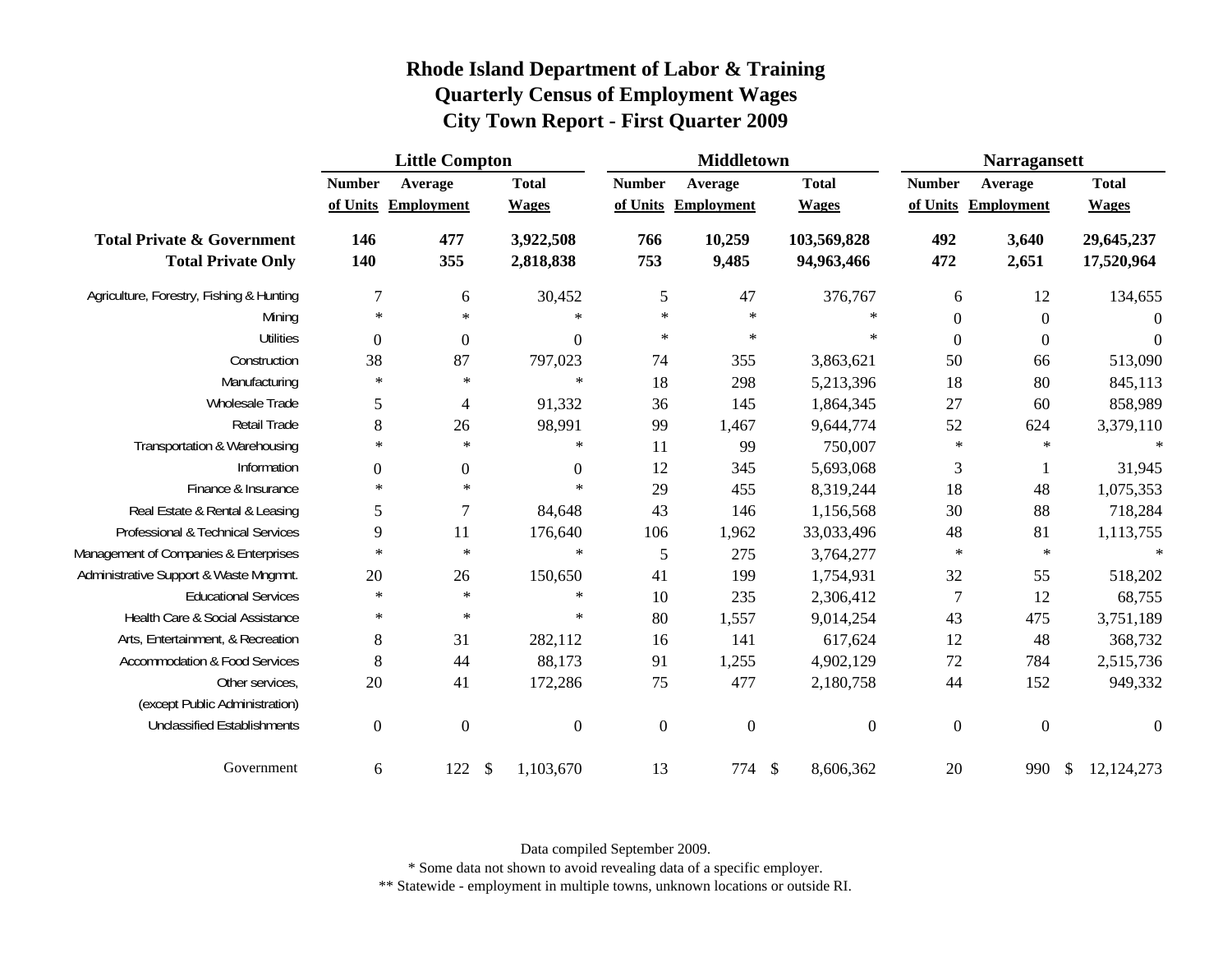|                                                                    |                  | <b>Newport</b>      |                           |                          | <b>New Shoreham</b> |                        |                  | <b>North Kingstown</b> |                            |  |
|--------------------------------------------------------------------|------------------|---------------------|---------------------------|--------------------------|---------------------|------------------------|------------------|------------------------|----------------------------|--|
|                                                                    | <b>Number</b>    | Average             | <b>Total</b>              | <b>Number</b>            | Average             | <b>Total</b>           | <b>Number</b>    | Average                | <b>Total</b>               |  |
|                                                                    |                  | of Units Employment | <b>Wages</b>              |                          | of Units Employment | <b>Wages</b>           | of Units         | Employment             | <b>Wages</b>               |  |
| <b>Total Private &amp; Government</b><br><b>Total Private Only</b> | 1,276<br>1,241   | 16,056<br>10,915    | 186,568,857<br>93,120,648 | 215<br>199               | 456<br>336          | 3,745,999<br>2,702,181 | 1,050<br>1,030   | 14,246<br>12,658       | 145,848,282<br>128,116,209 |  |
| Agriculture, Forestry, Fishing & Hunting                           | $\overline{4}$   | 22                  | 185,020                   | $\ast$                   | $\ast$              | $\ast$                 | 11               | 11                     | 118,320                    |  |
| Mining                                                             | $\boldsymbol{0}$ | $\boldsymbol{0}$    | $\boldsymbol{0}$          | $\boldsymbol{0}$         | $\boldsymbol{0}$    | $\boldsymbol{0}$       | $\boldsymbol{0}$ | $\boldsymbol{0}$       | $\boldsymbol{0}$           |  |
| <b>Utilities</b>                                                   | $\boldsymbol{0}$ | $\mathbf{0}$        | $\boldsymbol{0}$          | $\ast$                   | $\ast$              | $\ast$                 | 5                | 118                    | 2,453,366                  |  |
| Construction                                                       | 95               | 432                 | 4,604,813                 | 38                       | 82                  | 899,369                | 129              | 353                    | 5,755,902                  |  |
| Manufacturing                                                      | 26               | 126                 | 1,282,197                 | $\overline{\mathcal{A}}$ | 6                   | 45,557                 | 67               | 4,469                  | 59,153,164                 |  |
| Wholesale Trade                                                    | 65               | 204                 | 2,912,445                 | $\ast$                   | $\ast$              | $\ast$                 | 99               | 422                    | 6,094,719                  |  |
| Retail Trade                                                       | 205              | 1,288               | 7,487,302                 | 36                       | 54                  | 377,658                | 108              | 2,029                  | 12,077,983                 |  |
| Transportation & Warehousing                                       | 40               | 208                 | 1,381,556                 | 5                        | 5                   | 21,413                 | 40               | 440                    | 3,762,958                  |  |
| Information                                                        | 24               | 256                 | 2,715,325                 | $\ast$                   | $\ast$              | $\ast$                 | 24               | 250                    | 3,271,898                  |  |
| Finance & Insurance                                                | 45               | 210                 | 3,534,072                 | $\ast$                   | $\ast$              | $\ast$                 | 43               | 189                    | 2,857,173                  |  |
| Real Estate & Rental & Leasing                                     | 57               | 357                 | 3,077,185                 | 14                       | 26                  | 126,310                | 34               | 62                     | 518,366                    |  |
| Professional & Technical Services                                  | 148              | 803                 | 13,071,749                | 5                        | $\overline{4}$      | 24,698                 | 134              | 411                    | 6,242,333                  |  |
| Management of Companies & Enterprises                              | $\,8\,$          | 241                 | 2,107,842                 | $\ast$                   | $\ast$              | $\ast$                 | 12               | 570                    | 6,252,758                  |  |
| Administrative Support & Waste Mngmnt.                             | 72               | 417                 | 4,274,969                 | 9                        | 14                  | 130,791                | 66               | 352                    | 2,261,558                  |  |
| <b>Educational Services</b>                                        | 20               | 703                 | 7,096,220                 | $\ast$                   | $\ast$              | $\ast$                 | 20               | 120                    | 794,358                    |  |
| Health Care & Social Assistance                                    | 79               | 1,747               | 17,584,473                | $\ast$                   | $\ast$              | $\ast$                 | 71               | 1,495                  | 10,498,464                 |  |
| Arts, Entertainment, & Recreation                                  | 46               | 664                 | 4,963,297                 | 10                       | 9                   | 91,588                 | 24               | 174                    | 1,091,432                  |  |
| <b>Accommodation &amp; Food Services</b>                           | 178              | 2,595               | 12,321,313                | 51                       | 84                  | 371,479                | 66               | 807                    | 2,759,882                  |  |
| Other services,<br>(except Public Administration)                  | 129              | 642                 | 4,520,870                 | 15                       | 13                  | 72,034                 | 77               | 386                    | 2,151,575                  |  |
| <b>Unclassified Establishments</b>                                 | $\boldsymbol{0}$ | $\boldsymbol{0}$    | $\boldsymbol{0}$          | $\boldsymbol{0}$         | $\boldsymbol{0}$    | $\mathbf{0}$           | $\boldsymbol{0}$ | $\boldsymbol{0}$       | $\Omega$                   |  |
| Government                                                         | 35               | $5,142$ \$          | 93,448,209                | 16                       | 122S                | 1,043,818              | $20\,$           | 1,589 \$               | 17,732,073                 |  |

Data compiled September 2009.

\* Some data not shown to avoid revealing data of a specific employer.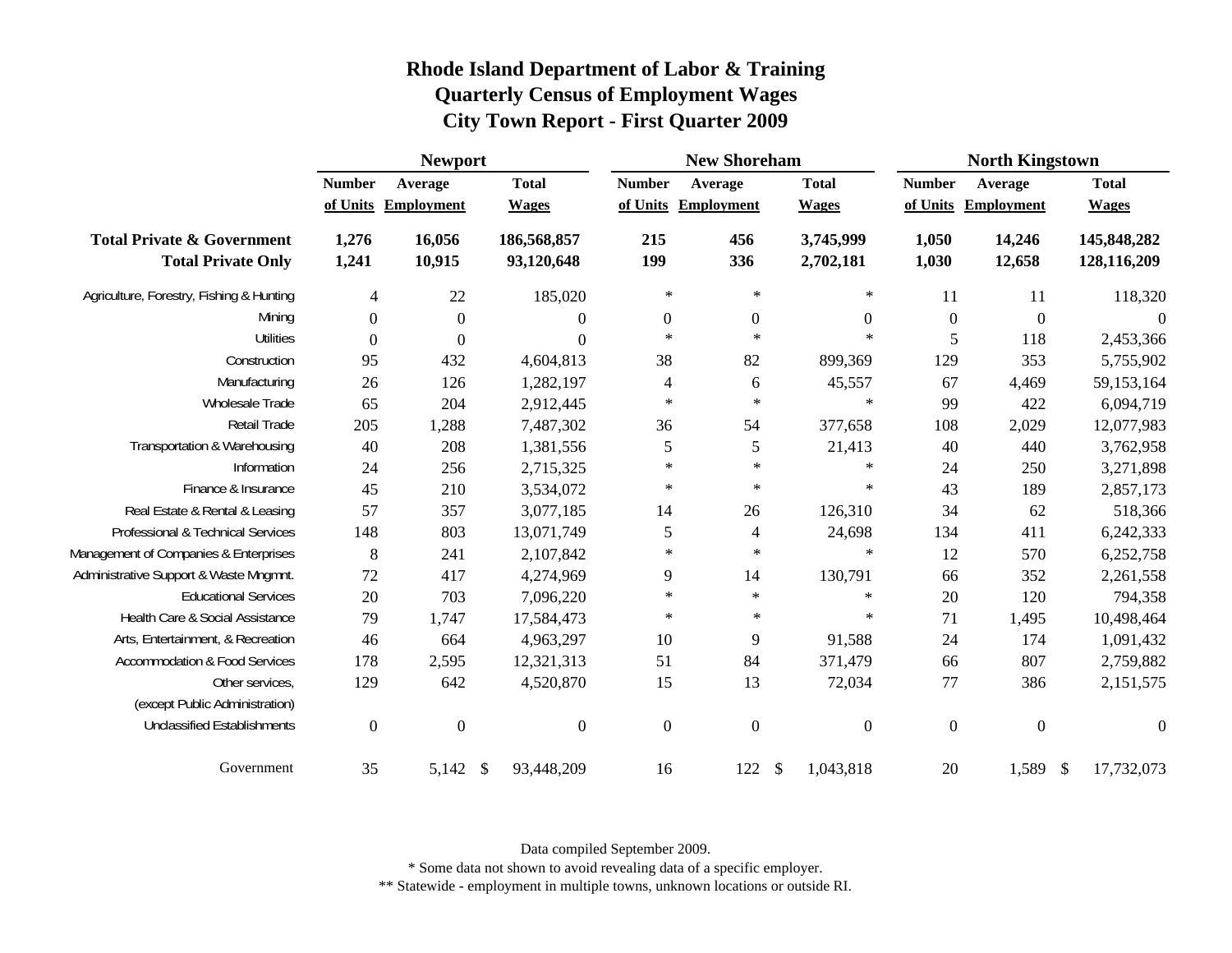|                                                                    |                           | <b>North Providence</b>      |                              |                  | <b>North Smithfield</b>        |                              |                           |                       | <b>Pawtucket</b>             |  |  |  |
|--------------------------------------------------------------------|---------------------------|------------------------------|------------------------------|------------------|--------------------------------|------------------------------|---------------------------|-----------------------|------------------------------|--|--|--|
|                                                                    | <b>Number</b><br>of Units | Average<br><b>Employment</b> | <b>Total</b><br><b>Wages</b> | <b>Number</b>    | Average<br>of Units Employment | <b>Total</b><br><b>Wages</b> | <b>Number</b><br>of Units | Average<br>Employment | <b>Total</b><br><b>Wages</b> |  |  |  |
| <b>Total Private &amp; Government</b><br><b>Total Private Only</b> | 715<br>705                | 7,400<br>6,485               | 61,395,604<br>49,364,227     | 378<br>369       | 3,742<br>3,323                 | 30,656,202<br>26,478,424     | 1,580<br>1,556            | 24,033<br>21,708      | 257,033,833<br>223,917,168   |  |  |  |
| Agriculture, Forestry, Fishing & Hunting                           | $\boldsymbol{0}$          | $\boldsymbol{0}$             | $\boldsymbol{0}$             | $\ast$           | $\ast$                         | $\ast$                       | $\mathbf{0}$              | $\boldsymbol{0}$      | $\overline{0}$               |  |  |  |
| Mining                                                             | $\boldsymbol{0}$          | $\boldsymbol{0}$             | $\boldsymbol{0}$             | $\ast$           | $\ast$                         | $\ast$                       | $\boldsymbol{0}$          | $\boldsymbol{0}$      | $\overline{0}$               |  |  |  |
| <b>Utilities</b>                                                   | $\theta$                  | $\boldsymbol{0}$             | $\theta$                     | $\boldsymbol{0}$ | $\boldsymbol{0}$               | $\overline{0}$               | $\overline{4}$            | 36                    | 432,291                      |  |  |  |
| Construction                                                       | 76                        | 232                          | 2,431,121                    | 74               | 147                            | 1,381,032                    | 157                       | 787                   | 10,863,377                   |  |  |  |
| Manufacturing                                                      | 43                        | 372                          | 2,710,116                    | 19               | 434                            | 4,198,453                    | 163                       | 4,314                 | 37,356,217                   |  |  |  |
| Wholesale Trade                                                    | 33                        | 180                          | 2,140,859                    | 24               | 132                            | 1,869,820                    | 82                        | 417                   | 5,251,770                    |  |  |  |
| <b>Retail Trade</b>                                                | 108                       | 964                          | 5,269,985                    | 40               | 677                            | 4,829,436                    | 183                       | 1,701                 | 10,503,261                   |  |  |  |
| Transportation & Warehousing                                       | 14                        | 100                          | 719,492                      | 13               | 76                             | 951,073                      | 38                        | 486                   | 3,614,652                    |  |  |  |
| Information                                                        | $\overline{7}$            | 30                           | 317,043                      | $\ast$           | $\ast$                         | $\ast$                       | 24                        | 166                   | 3,178,705                    |  |  |  |
| Finance & Insurance                                                | 35                        | 172                          | 1,851,782                    | 14               | 39                             | 385,085                      | 60                        | 899                   | 11,712,562                   |  |  |  |
| Real Estate & Rental & Leasing                                     | 29                        | 113                          | 761,844                      | 12               | 25                             | 231,035                      | 53                        | 241                   | 2,494,123                    |  |  |  |
| Professional & Technical Services                                  | 58                        | 177                          | 2,117,933                    | 42               | 258                            | 3,219,217                    | 128                       | 669                   | 7,004,950                    |  |  |  |
| Management of Companies & Enterprises                              | $\ast$                    | $\ast$                       | $\ast$                       | $\ast$           | $\ast$                         | $\ast$                       | $\ast$                    | $\star$               | $\ast$                       |  |  |  |
| Administrative Support & Waste Mngmnt.                             | 57                        | 423                          | 1,937,668                    | 19               | 47                             | 497,608                      | 98                        | 1,588                 | 10,999,445                   |  |  |  |
| <b>Educational Services</b>                                        | $\ast$                    | $\ast$                       | $\ast$                       | 3                | 6                              | 13,984                       | 23                        | 370                   | 2,658,840                    |  |  |  |
| Health Care & Social Assistance                                    | 75                        | 2,639                        | 24,773,280                   | $40\,$           | 873                            | 6,097,269                    | 182                       | 5,579                 | 48,884,425                   |  |  |  |
| Arts, Entertainment, & Recreation                                  | 6                         | 52                           | 165,772                      | 5                | 31                             | 126,600                      | 19                        | 173                   | 1,139,982                    |  |  |  |
| Accommodation & Food Services                                      | 69                        | 692                          | 2,328,253                    | 19               | 396                            | 1,081,690                    | 133                       | 1,484                 | 4,508,829                    |  |  |  |
| Other services,<br>(except Public Administration)                  | 91                        | 309                          | 1,724,791                    | 37               | 139                            | 933,446                      | 200                       | 1,327                 | 7,722,256                    |  |  |  |
| <b>Unclassified Establishments</b>                                 | $\mathbf{0}$              | $\boldsymbol{0}$             | $\boldsymbol{0}$             | $\overline{0}$   | $\overline{0}$                 | $\mathbf{0}$                 | $\overline{0}$            | $\mathbf{0}$          | $\overline{0}$               |  |  |  |
| Government                                                         | 10                        | 915                          | 12,031,377<br>$\mathcal{S}$  | 9                | 421                            | $\mathcal{S}$<br>4,177,778   | 24                        | 2,325                 | $\mathcal{S}$<br>33,116,665  |  |  |  |

Data compiled September 2009.

\* Some data not shown to avoid revealing data of a specific employer.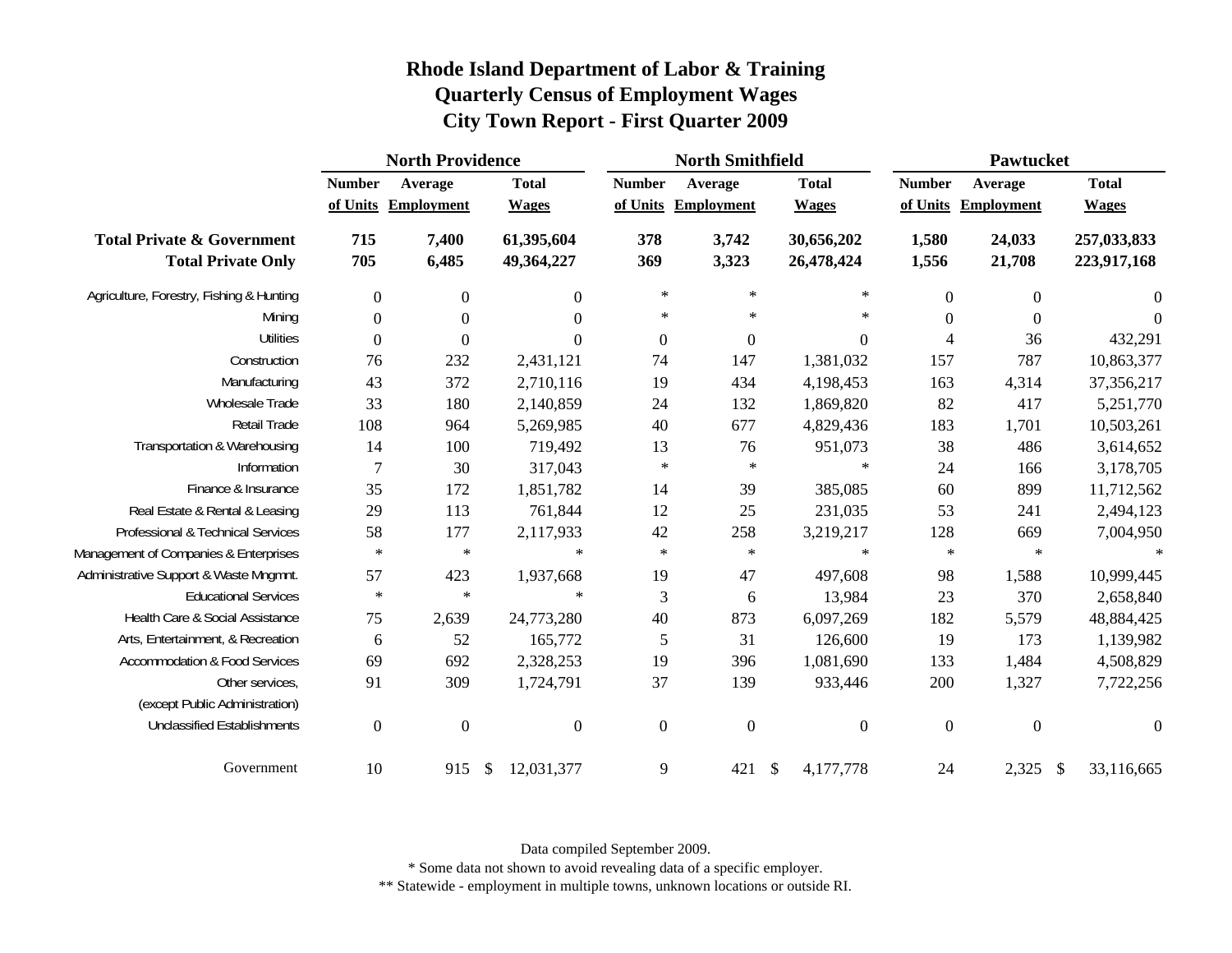|                                                                    |                           | Portsmouth            |                              |                           | Providence                   |                                | <b>Richmond</b>  |                                |                                      |  |
|--------------------------------------------------------------------|---------------------------|-----------------------|------------------------------|---------------------------|------------------------------|--------------------------------|------------------|--------------------------------|--------------------------------------|--|
|                                                                    | <b>Number</b><br>of Units | Average<br>Employment | <b>Total</b><br><b>Wages</b> | <b>Number</b><br>of Units | Average<br><b>Employment</b> | <b>Total</b><br><b>Wages</b>   | <b>Number</b>    | Average<br>of Units Employment | <b>Total</b><br><b>Wages</b>         |  |
| <b>Total Private &amp; Government</b><br><b>Total Private Only</b> | 532<br>517                | 5,656<br>4,937        | 72,961,388<br>64,663,750     | 5,626<br>5,515            | 107,731<br>92,601            | 1,307,637,336<br>1,087,075,234 | 146<br>138       | 1,721<br>1,006                 | 16,210,108<br>6,453,078              |  |
| Agriculture, Forestry, Fishing & Hunting                           | 15                        | 33                    | 216,625                      | $\ast$                    | $\ast$                       | $\ast$                         | 6                | 10                             | 121,239                              |  |
| Mining                                                             | $\boldsymbol{0}$          | $\boldsymbol{0}$      | $\theta$                     | $\ast$                    | $\ast$                       | $\ast$                         | $\overline{0}$   | $\boldsymbol{0}$               | $\overline{0}$                       |  |
| <b>Utilities</b>                                                   | $\ast$                    | $\ast$                | $\ast$                       | 6                         | 554                          | 12,218,408                     | $\overline{0}$   | $\boldsymbol{0}$               | $\boldsymbol{0}$                     |  |
| Construction                                                       | 82                        | 307                   | 3,178,074                    | 293                       | 2,297                        | 37,042,452                     | 21               | 71                             | 587,194                              |  |
| Manufacturing                                                      | 29                        | 2,000                 | 41,903,348                   | 304                       | 4,936                        | 42,773,334                     | $\ast$           | $\ast$                         | $\ast$                               |  |
| Wholesale Trade                                                    | 32                        | 110                   | 1,435,366                    | 253                       | 2,318                        | 36,547,807                     | $\tau$           | 29                             | 390,864                              |  |
| <b>Retail Trade</b>                                                | 60                        | 505                   | 3,387,971                    | 620                       | 6,508                        | 36,495,814                     | 20               | 299                            | 1,780,541                            |  |
| Transportation & Warehousing                                       | 6                         | 80                    | 420,354                      | 76                        | 650                          | 5,453,503                      | $\ast$           | $\ast$                         | $\ast$                               |  |
| Information                                                        | 12                        | 65                    | 876,707                      | 166                       | 3,866                        | 71,768,694                     | $\ast$           | $\ast$                         | $\ast$                               |  |
| Finance & Insurance                                                | 22                        | 91                    | 1,163,817                    | 347                       | 5,357                        | 131,225,077                    | 4                | 43                             | 438,986                              |  |
| Real Estate & Rental & Leasing                                     | 10                        | 70                    | 454,683                      | 194                       | 1,525                        | 13,826,258                     | $\ast$           | $\ast$                         | $\ast$                               |  |
| Professional & Technical Services                                  | 65                        | 158                   | 1,834,590                    | 920                       | 6,555                        | 101,778,116                    | 10               | 42                             | 405,673                              |  |
| Management of Companies & Enterprises                              | $\ast$                    | $\ast$                | $\ast$                       | 50                        | 1,807                        | 59,907,772                     | $\boldsymbol{0}$ | $\boldsymbol{0}$               | $\boldsymbol{0}$                     |  |
| Administrative Support & Waste Mngmnt.                             | 26                        | 140                   | 737,750                      | 311                       | 6,607                        | 43,523,011                     | 9                | 37                             | 221,506                              |  |
| <b>Educational Services</b>                                        | 13                        | 280                   | 2,236,525                    | 110                       | 11,693                       | 136,439,719                    | $\ast$           | $\ast$                         | $\ast$                               |  |
| Health Care & Social Assistance                                    | 34                        | 481                   | 3,261,096                    | 569                       | 24,620                       | 287,067,830                    | 10               | 75                             | 614,114                              |  |
| Arts, Entertainment, & Recreation                                  | 11                        | 52                    | 471,306                      | 62                        | 928                          | 4,999,112                      | $\ast$           | $\ast$                         | $\star$                              |  |
| <b>Accommodation &amp; Food Services</b>                           | 38                        | 342                   | 1,350,615                    | 523                       | 7,971                        | 33,873,118                     | 13               | 193                            | 533,052                              |  |
| Other services,                                                    | 55                        | 185                   | 1,272,672                    | 708                       | 4,401                        | 32,067,072                     | 18               | 45                             | 192,604                              |  |
| (except Public Administration)                                     |                           |                       |                              |                           |                              |                                |                  |                                |                                      |  |
| <b>Unclassified Establishments</b>                                 | $\boldsymbol{0}$          | $\boldsymbol{0}$      | $\mathbf{0}$                 | $\ast$                    | $\ast$                       | $\ast$                         | $\boldsymbol{0}$ | $\boldsymbol{0}$               | $\boldsymbol{0}$                     |  |
| Government                                                         | 15                        | 720                   | $\mathcal{S}$<br>8,297,638   | 111                       | 15,129                       | \$<br>220,562,102              | $8\,$            | 715                            | $\sqrt[6]{\frac{1}{2}}$<br>9,757,030 |  |

Data compiled September 2009.

\* Some data not shown to avoid revealing data of a specific employer.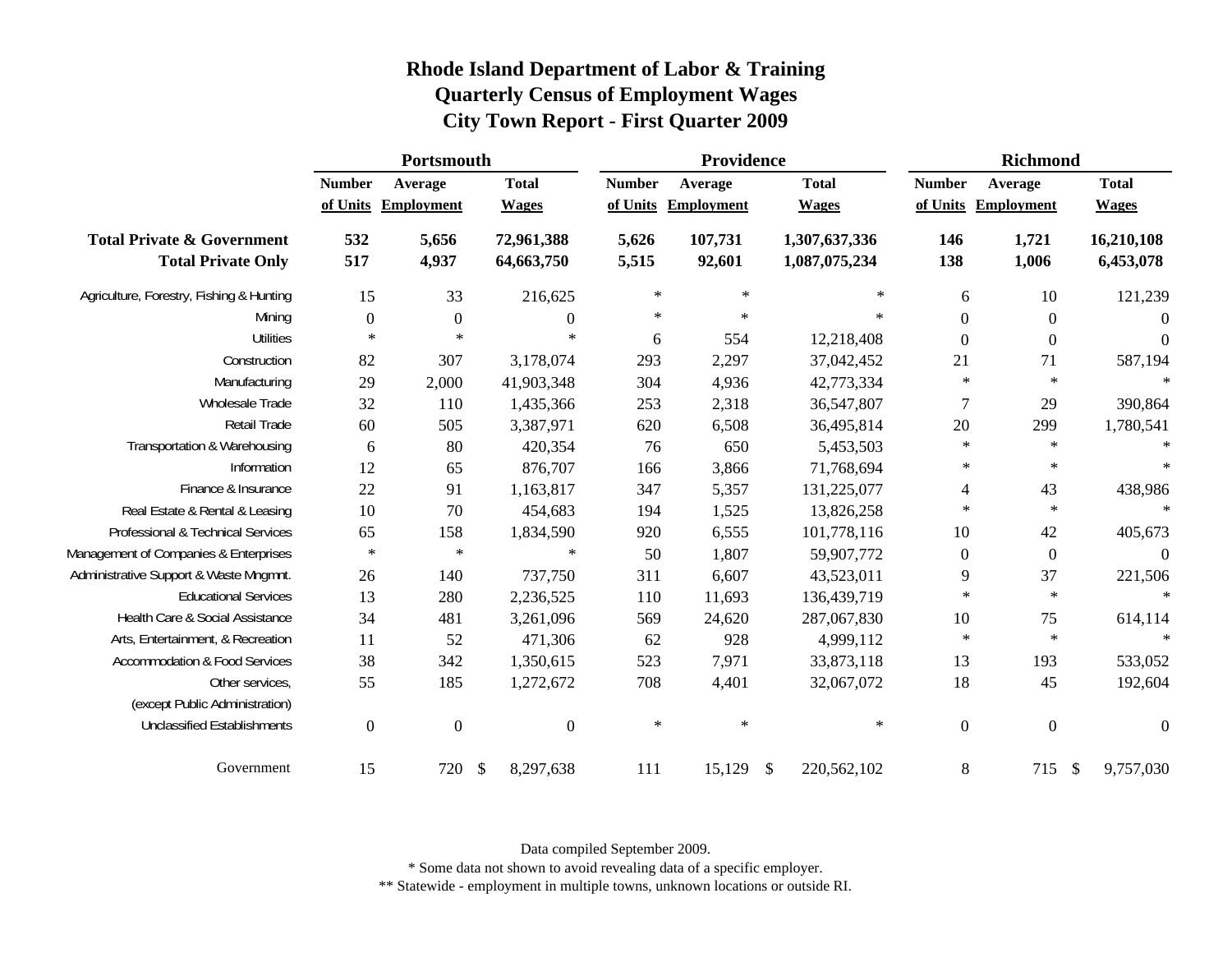|                                                                    | <b>Scituate</b>          |                                |                              |                           | Smithfield                   |                              |                | <b>South Kingstown</b>         |                              |  |
|--------------------------------------------------------------------|--------------------------|--------------------------------|------------------------------|---------------------------|------------------------------|------------------------------|----------------|--------------------------------|------------------------------|--|
|                                                                    | <b>Number</b>            | Average<br>of Units Employment | <b>Total</b><br><b>Wages</b> | <b>Number</b><br>of Units | Average<br><b>Employment</b> | <b>Total</b><br><b>Wages</b> | <b>Number</b>  | Average<br>of Units Employment | <b>Total</b><br><b>Wages</b> |  |
| <b>Total Private &amp; Government</b><br><b>Total Private Only</b> | 259<br>246               | 1,407<br>755                   | 12,193,554<br>4,955,540      | 849<br>834                | 12,675<br>12,029             | 175,869,676<br>168,682,719   | 1,030<br>1,009 | 13,056<br>9,217                | 123,911,178<br>78,469,281    |  |
| Agriculture, Forestry, Fishing & Hunting                           | 13                       | 15                             | 83,431                       | $\ast$                    | $\ast$                       | $\ast$                       | 22             | 22                             | 270,060                      |  |
| Mining                                                             | $\boldsymbol{0}$         | $\boldsymbol{0}$               | $\Omega$                     | $\ast$                    | $\ast$                       | $\ast$                       | $\ast$         | $\ast$                         | $\ast$                       |  |
| <b>Utilities</b>                                                   | $\overline{0}$           | $\boldsymbol{0}$               | $\Omega$                     | $\overline{0}$            | $\boldsymbol{0}$             | $\overline{0}$               | $\ast$         | $\ast$                         | $\ast$                       |  |
| Construction                                                       | 64                       | 86                             | 721,665                      | 147                       | 741                          | 8,709,809                    | 122            | 263                            | 2,586,292                    |  |
| Manufacturing                                                      | 11                       | 27                             | 195,093                      | 74                        | 1,314                        | 14,713,253                   | 28             | 725                            | 9,935,968                    |  |
| Wholesale Trade                                                    | 11                       | 15                             | 165,499                      | 60                        | 765                          | 12,081,027                   | 63             | 786                            | 12,632,814                   |  |
| Retail Trade                                                       | 17                       | 181                            | 1,123,842                    | 108                       | 2,215                        | 12,495,854                   | 123            | 1,304                          | 8,385,130                    |  |
| Transportation & Warehousing                                       | 12                       | 44                             | 218,941                      | 14                        | 79                           | 819,205                      | 12             | 126                            | 545,272                      |  |
| Information                                                        | $\overline{\mathcal{A}}$ | 23                             | 122,202                      | 17                        | 250                          | 3,707,009                    | 17             | 145                            | 1,675,515                    |  |
| Finance & Insurance                                                | 5                        | 11                             | 195,776                      | 50                        | 2,164                        | 79,900,598                   | 40             | 239                            | 3,802,675                    |  |
| Real Estate & Rental & Leasing                                     | 5                        | 9                              | 55,725                       | 21                        | 66                           | 799,255                      | 27             | 288                            | 971,168                      |  |
| Professional & Technical Services                                  | 29                       | 74                             | 664,311                      | 73                        | 321                          | 3,661,548                    | 114            | 302                            | 3,773,100                    |  |
| Management of Companies & Enterprises                              | $\boldsymbol{0}$         | $\boldsymbol{0}$               | $\overline{0}$               | 5                         | 79                           | 1,230,870                    | 7              | 21                             | 270,572                      |  |
| Administrative Support & Waste Mngmnt.                             | 21                       | 26                             | 125,867                      | 47                        | 292                          | 4,457,317                    | 68             | 182                            | 1,460,089                    |  |
| <b>Educational Services</b>                                        | $\ast$                   | $\ast$                         | $\ast$                       | $\ast$                    | $\ast$                       | $\ast$                       | 26             | 275                            | 2,105,248                    |  |
| Health Care & Social Assistance                                    | 15                       | 79                             | 487,894                      | 55                        | 1,374                        | 9,440,776                    | 108            | 2,484                          | 20,960,645                   |  |
| Arts, Entertainment, & Recreation                                  | 3                        | 4                              | 12,009                       | 10                        | 51                           | 261,051                      | 29             | 166                            | 840,491                      |  |
| <b>Accommodation &amp; Food Services</b>                           | 11                       | 92                             | 319,491                      | 70                        | 1,169                        | 4,354,036                    | 97             | 1,143                          | 3,799,694                    |  |
| Other services,                                                    | 23                       | 69                             | 462,994                      | 68                        | 342                          | 1,865,104                    | 103            | 731                            | 4,191,579                    |  |
| (except Public Administration)                                     |                          |                                |                              |                           |                              |                              |                |                                |                              |  |
| <b>Unclassified Establishments</b>                                 | $\overline{0}$           | $\boldsymbol{0}$               | $\mathbf{0}$                 | $\overline{0}$            | $\overline{0}$               | $\overline{0}$               | $\overline{0}$ | $\overline{0}$                 | $\theta$                     |  |
| Government                                                         | 13                       | 650 \$                         | 7,238,014                    | 15                        | 645                          | $\mathbb{S}$<br>7,186,957    | 21             | 3,838 \$                       | 45,441,897                   |  |

Data compiled September 2009.

\* Some data not shown to avoid revealing data of a specific employer.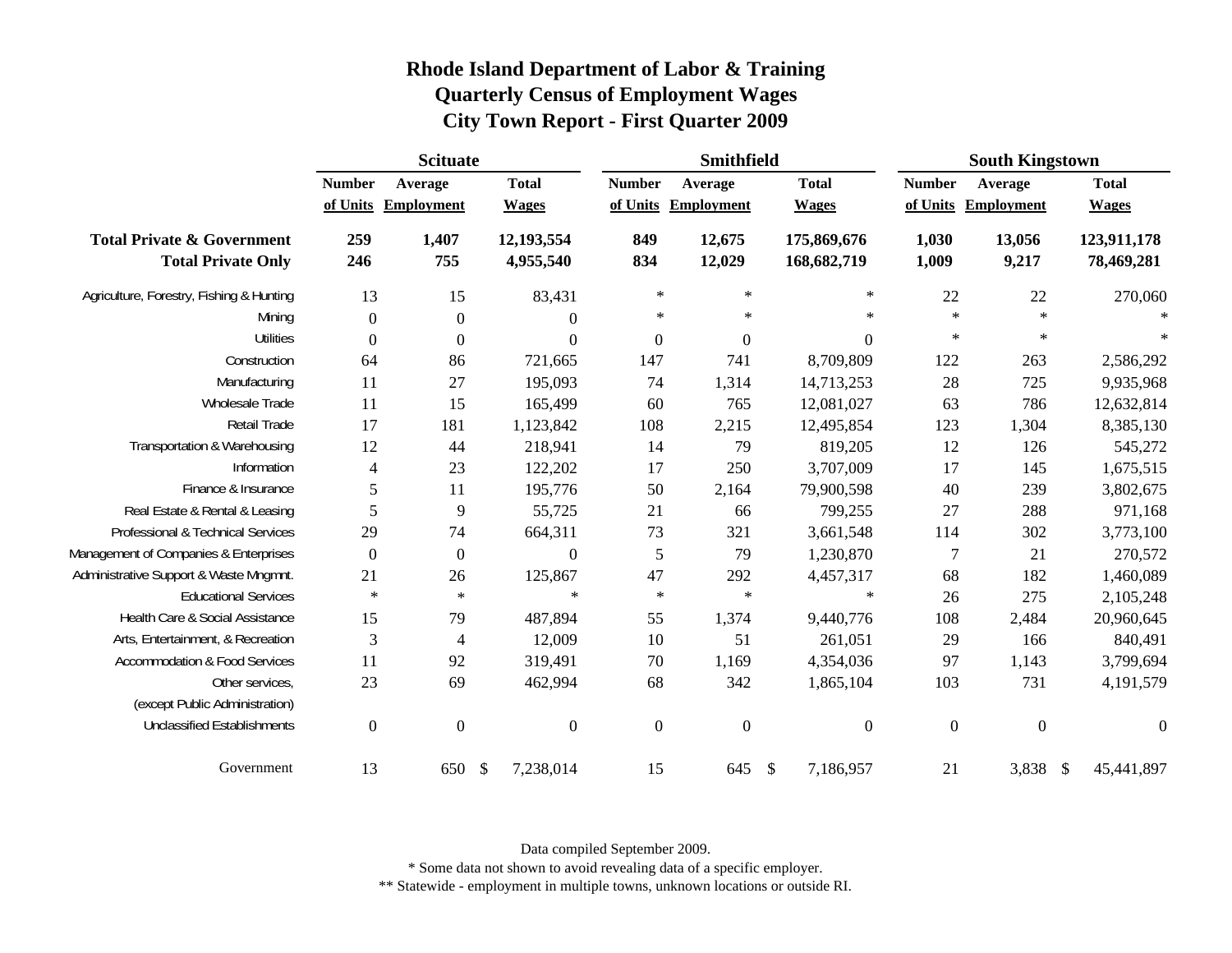|                                                                    | <b>Tiverton</b>           |                              |                              | Warren                    |                       |                              | Warwick                   |                              |                              |
|--------------------------------------------------------------------|---------------------------|------------------------------|------------------------------|---------------------------|-----------------------|------------------------------|---------------------------|------------------------------|------------------------------|
|                                                                    | <b>Number</b><br>of Units | Average<br><b>Employment</b> | <b>Total</b><br><b>Wages</b> | <b>Number</b><br>of Units | Average<br>Employment | <b>Total</b><br><b>Wages</b> | <b>Number</b><br>of Units | Average<br><b>Employment</b> | <b>Total</b><br><b>Wages</b> |
| <b>Total Private &amp; Government</b><br><b>Total Private Only</b> | 401<br>386                | 2,482<br>1,925               | 21,101,237<br>14,926,107     | 378<br>370                | 3,504<br>3,339        | 26,524,536<br>24,199,241     | 3,309<br>3,276            | 47,650<br>43,430             | 455,288,989<br>395,048,938   |
| Agriculture, Forestry, Fishing & Hunting                           | 10                        | 21                           | 70,186                       | $\ast$                    | $\ast$                | $\ast$                       | $\overline{4}$            | 13                           | 44,247                       |
| Mining                                                             | $\ast$                    | $\ast$                       | $\ast$                       | $\overline{0}$            | $\boldsymbol{0}$      | $\overline{0}$               | $\boldsymbol{0}$          | $\boldsymbol{0}$             | $\theta$                     |
| <b>Utilities</b>                                                   | $\ast$                    | $\ast$                       | $\ast$                       | $\boldsymbol{0}$          | $\boldsymbol{0}$      | $\Omega$                     | $\ast$                    | $\star$                      | $\star$                      |
| Construction                                                       | 61                        | 187                          | 1,632,816                    | 49                        | 116                   | 1,029,338                    | 345                       | 1,824                        | 22,812,809                   |
| Manufacturing                                                      | 13                        | 48                           | 245,501                      | 45                        | 828                   | 7,318,207                    | 167                       | 3,533                        | 35,381,485                   |
| Wholesale Trade                                                    | 29                        | 105                          | 1,111,263                    | 18                        | 149                   | 1,853,680                    | 244                       | 1,735                        | 23,207,811                   |
| Retail Trade                                                       | 53                        | 456                          | 3,930,188                    | 43                        | 242                   | 1,170,238                    | 446                       | 7,806                        | 46,519,310                   |
| Transportation & Warehousing                                       | 9                         | 72                           | 286,323                      | $\tau$                    | 245                   | 1,181,656                    | 94                        | 2,058                        | 17,862,643                   |
| Information                                                        | 6                         | 20                           | 527,076                      | 6                         | 41                    | 459,104                      | 47                        | 611                          | 7,721,774                    |
| Finance & Insurance                                                | 15                        | 56                           | 761,385                      | 14                        | 188                   | 1,496,885                    | 202                       | 3,019                        | 40,706,302                   |
| Real Estate & Rental & Leasing                                     | $\overline{7}$            | 5                            | 55,058                       | $10\,$                    | 14                    | 125,701                      | 132                       | 1,245                        | 9,334,909                    |
| Professional & Technical Services                                  | 44                        | 139                          | 1,477,266                    | 30                        | 101                   | 1,059,167                    | 395                       | 1,936                        | 23,180,610                   |
| Management of Companies & Enterprises                              | $\ast$                    | $\ast$                       | $\ast$                       | $\ast$                    | $\ast$                | $\ast$                       | 22                        | 1,346                        | 32,727,864                   |
| Administrative Support & Waste Mngmnt.                             | 25                        | 45                           | 327,380                      | 19                        | 129                   | 632,622                      | 214                       | 1,719                        | 15,442,628                   |
| <b>Educational Services</b>                                        | $\ast$                    | $\ast$                       | $\ast$                       | 5                         | 74                    | 730,594                      | 42                        | 1,024                        | 9,364,889                    |
| Health Care & Social Assistance                                    | 26                        | 318                          | 2,337,345                    | 33                        | 584                   | 4,849,117                    | 336                       | 8,427                        | 79,025,312                   |
| Arts, Entertainment, & Recreation                                  | 7                         | 23                           | 127,959                      | 6                         | 24                    | 112,509                      | 42                        | 387                          | 2,067,148                    |
| <b>Accommodation &amp; Food Services</b>                           | 29                        | 273                          | 863,118                      | 38                        | 461                   | 1,358,108                    | 244                       | 5,152                        | 19,400,417                   |
| Other services,                                                    | 45                        | 123                          | 561,664                      | 43                        | 138                   | 735,181                      | 299                       | 1,595                        | 10,248,780                   |
| (except Public Administration)                                     |                           |                              |                              |                           |                       |                              |                           |                              |                              |
| <b>Unclassified Establishments</b>                                 | $\mathbf{0}$              | $\boldsymbol{0}$             | $\mathbf{0}$                 | $\overline{0}$            | $\boldsymbol{0}$      | $\overline{0}$               | $\boldsymbol{0}$          | $\overline{0}$               | $\theta$                     |
| Government                                                         | 15                        | 556                          | 6,175,130<br>- \$            | 8                         | 168                   | 2,325,295                    | 33                        | 4,222                        | 60,240,051<br><sup>\$</sup>  |

Data compiled September 2009.

\* Some data not shown to avoid revealing data of a specific employer.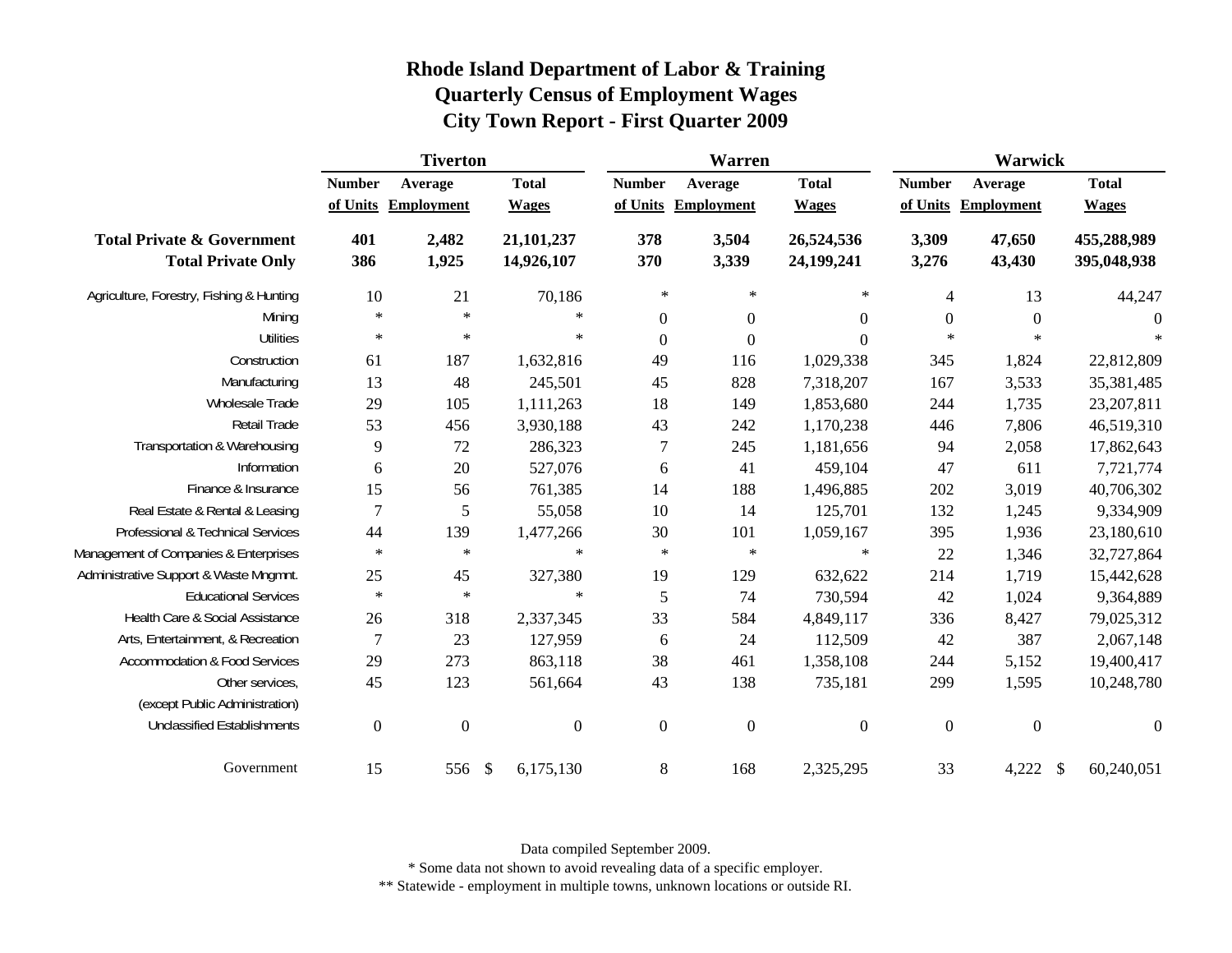|                                                                    | Westerly                  |                              |                              | <b>West Greenwich</b>     |                              |                              | <b>West Warwick</b> |                                |                              |
|--------------------------------------------------------------------|---------------------------|------------------------------|------------------------------|---------------------------|------------------------------|------------------------------|---------------------|--------------------------------|------------------------------|
|                                                                    | <b>Number</b><br>of Units | Average<br><b>Employment</b> | <b>Total</b><br><b>Wages</b> | <b>Number</b><br>of Units | Average<br><b>Employment</b> | <b>Total</b><br><b>Wages</b> | <b>Number</b>       | Average<br>of Units Employment | <b>Total</b><br><b>Wages</b> |
| <b>Total Private &amp; Government</b><br><b>Total Private Only</b> | 879<br>860                | 8,949<br>7,696               | 72,922,145<br>62,956,034     | 195<br>187                | 3,204<br>2,798               | 56,791,261<br>52,573,741     | 610<br>596          | 8,172<br>7,077                 | 81,298,887<br>68,277,309     |
| Agriculture, Forestry, Fishing & Hunting                           | $\ast$                    | $\ast$                       | $\ast$                       | $\ast$                    | $\ast$                       | $\ast$                       | $\boldsymbol{0}$    | $\boldsymbol{0}$               | $\boldsymbol{0}$             |
| Mining                                                             | $\ast$                    | $\ast$                       | $\ast$                       | $\ast$                    | $\ast$                       | $\ast$                       | $\ast$              | $\ast$                         | $\star$                      |
| <b>Utilities</b>                                                   | $\ast$                    | $\ast$                       | $\ast$                       | $\boldsymbol{0}$          | $\boldsymbol{0}$             | $\boldsymbol{0}$             | $\boldsymbol{0}$    | $\boldsymbol{0}$               | $\boldsymbol{0}$             |
| Construction                                                       | 108                       | 249                          | 2,512,663                    | 44                        | 120                          | 958,476                      | 86                  | 275                            | 2,439,397                    |
| Manufacturing                                                      | 28                        | 621                          | 6,787,462                    | $\ast$                    | $\ast$                       | $\ast$                       | 34                  | 1,410                          | 14,367,589                   |
| <b>Wholesale Trade</b>                                             | 32                        | 78                           | 935,180                      | 13                        | 258                          | 3,926,254                    | 28                  | 292                            | 3,919,656                    |
| Retail Trade                                                       | 137                       | 1,892                        | 10,710,759                   | 12                        | 57                           | 291,740                      | 93                  | 965                            | 6,218,611                    |
| Transportation & Warehousing                                       | 13                        | 36                           | 285,434                      | $\mathfrak s$             | 142                          | 1,299,117                    | $\,8\,$             | 271                            | 1,986,433                    |
| Information                                                        | 14                        | 238                          | 2,572,630                    | $\boldsymbol{6}$          | 15                           | 310,313                      | $\ast$              | $\ast$                         | $\star$                      |
| Finance & Insurance                                                | 30                        | 321                          | 4,300,181                    | $\mathbf{9}$              | 42                           | 572,407                      | 30                  | 840                            | 11,488,522                   |
| Real Estate & Rental & Leasing                                     | 29                        | 92                           | 704,531                      | $\mathfrak{Z}$            | 11                           | 302,959                      | 24                  | 60                             | 468,731                      |
| Professional & Technical Services                                  | 71                        | 250                          | 2,577,881                    | $\ast$                    | $\ast$                       | $\ast$                       | 46                  | 113                            | 1,151,054                    |
| Management of Companies & Enterprises                              | $\ast$                    | $\ast$                       | $\ast$                       | $\ast$                    | $\ast$                       | $\ast$                       | $\ast$              | $\ast$                         | $\ast$                       |
| Administrative Support & Waste Mngmnt.                             | 46                        | 87                           | 513,535                      | 19                        | 90                           | 670,341                      | 21                  | 98                             | 686,833                      |
| <b>Educational Services</b>                                        | $\overline{7}$            | 74                           | 315,738                      | $\ast$                    | $\ast$                       | $\ast$                       | 8                   | 37                             | 132,319                      |
| Health Care & Social Assistance                                    | 110                       | 1,983                        | 19,037,512                   | 10                        | 168                          | 976,855                      | 42                  | 749                            | 5,984,221                    |
| Arts, Entertainment, & Recreation                                  | 35                        | 246                          | 1,582,703                    | $\ast$                    | $\ast$                       | $\ast$                       | 11                  | 37                             | 277,850                      |
| <b>Accommodation &amp; Food Services</b>                           | 94                        | 941                          | 3,379,468                    | 15                        | 187                          | 727,131                      | 62                  | 711                            | 2,136,008                    |
| Other services,                                                    | 96                        | 290                          | 1,419,220                    | 11                        | $22\,$                       | 101,192                      | 95                  | 326                            | 1,738,418                    |
| (except Public Administration)                                     |                           |                              |                              |                           |                              |                              |                     |                                |                              |
| <b>Unclassified Establishments</b>                                 | $\boldsymbol{0}$          | $\boldsymbol{0}$             | $\boldsymbol{0}$             | $\boldsymbol{0}$          | $\boldsymbol{0}$             | $\overline{0}$               | $\overline{0}$      | $\overline{0}$                 | $\theta$                     |
| Government                                                         | 19                        | $1,250$ \$                   | 9,966,111                    | 8                         | 407                          | $\mathcal{S}$<br>4,217,520   | 14                  | $1,095$ \$                     | 13,021,578                   |

Data compiled September 2009.

\* Some data not shown to avoid revealing data of a specific employer.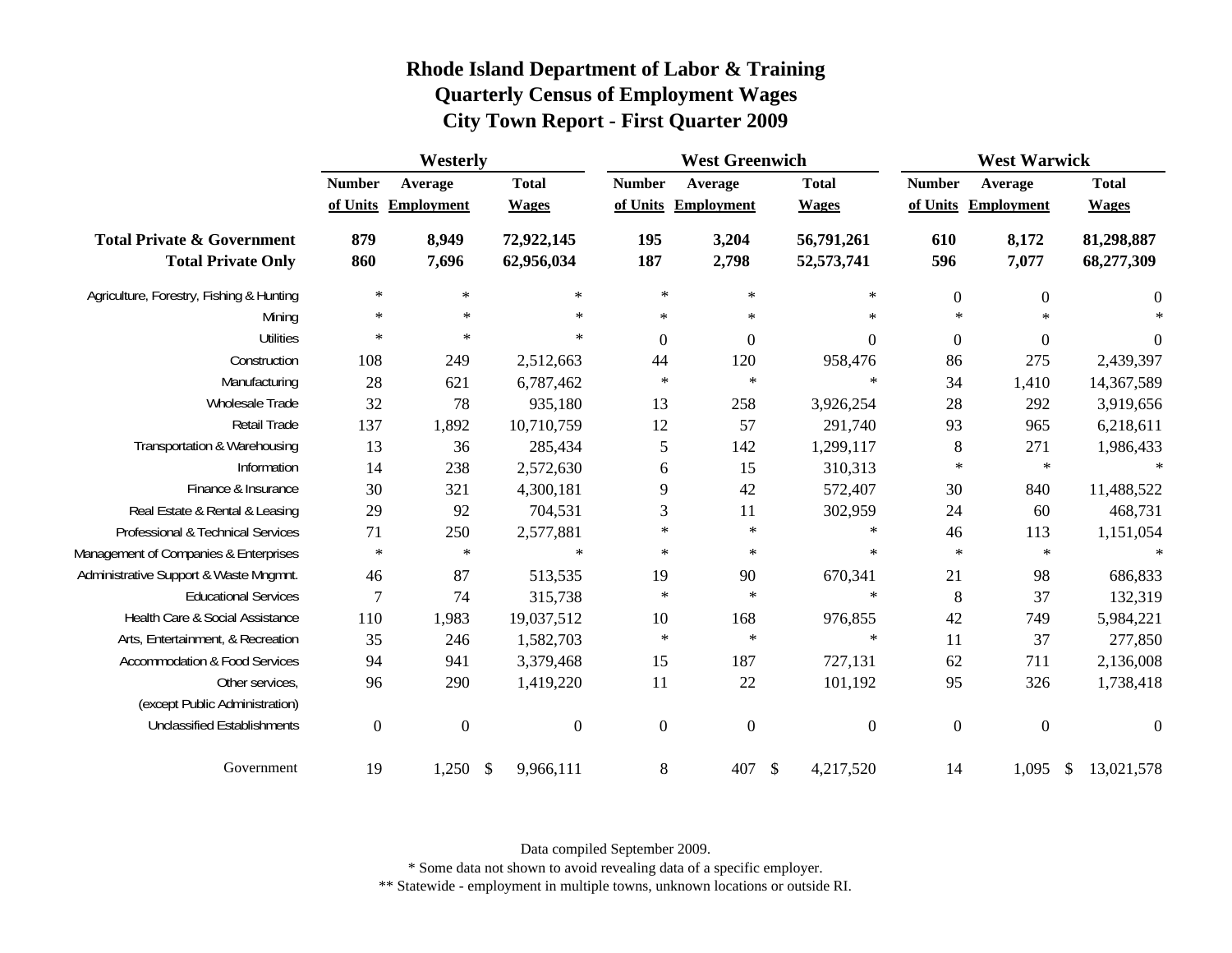|                                                                    |                           | Woonsocket                   |                              | Statewide **   |                                |                              |  |  |
|--------------------------------------------------------------------|---------------------------|------------------------------|------------------------------|----------------|--------------------------------|------------------------------|--|--|
|                                                                    | <b>Number</b><br>of Units | Average<br><b>Employment</b> | <b>Total</b><br><b>Wages</b> | <b>Number</b>  | Average<br>of Units Employment | <b>Total</b><br><b>Wages</b> |  |  |
| <b>Total Private &amp; Government</b><br><b>Total Private Only</b> | 847<br>827                | 15,138<br>13,482             | 207,550,029<br>186,022,819   | 2,795<br>2,792 | 7,289<br>7,280                 | 128,918,672<br>128,777,286   |  |  |
| Agriculture, Forestry, Fishing & Hunting                           | $\boldsymbol{0}$          | $\boldsymbol{0}$             | $\boldsymbol{0}$             | $\mathbf{0}$   | $\boldsymbol{0}$               | $\boldsymbol{0}$             |  |  |
| Mining                                                             | $\boldsymbol{0}$          | $\boldsymbol{0}$             | $\boldsymbol{0}$             | $\mathbf{0}$   | $\boldsymbol{0}$               | $\boldsymbol{0}$             |  |  |
| <b>Utilities</b>                                                   | $\ast$                    | $\ast$                       | $\ast$                       | $\ast$         | $\ast$                         | $\ast$                       |  |  |
| Construction                                                       | 64                        | 253                          | 2,231,284                    | 250            | 606                            | 6,985,606                    |  |  |
| Manufacturing                                                      | 66                        | 1,119                        | 10,148,749                   | 14             | 19                             | 351,130                      |  |  |
| Wholesale Trade                                                    | 46                        | 351                          | 4,232,950                    | 1,031          | 1,936                          | 44,520,751                   |  |  |
| Retail Trade                                                       | 120                       | 1,676                        | 10,053,069                   | 82             | 475                            | 12,097,522                   |  |  |
| Transportation & Warehousing                                       | 15                        | 736                          | 6,255,043                    | 39             | 115                            | 1,646,144                    |  |  |
| Information                                                        | 11                        | 114                          | 1,113,431                    | 147            | 341                            | 5,636,815                    |  |  |
| Finance & Insurance                                                | 23                        | 195                          | 2,236,089                    | 129            | 284                            | 6,364,662                    |  |  |
| Real Estate & Rental & Leasing                                     | 34                        | 141                          | 933,056                      | 28             | 53                             | 956,616                      |  |  |
| Professional & Technical Services                                  | 67                        | 432                          | 6,946,761                    | 474            | 778                            | 14,014,794                   |  |  |
| Management of Companies & Enterprises                              | $\ast$                    | $\ast$                       | $\ast$                       | 37             | 361                            | 16,094,997                   |  |  |
| Administrative Support & Waste Mngmnt.                             | 38                        | 582                          | 6,465,704                    | 289            | 1,533                          | 11,577,106                   |  |  |
| <b>Educational Services</b>                                        | 15                        | 330                          | 3,034,887                    | 48             | 156                            | 1,200,925                    |  |  |
| Health Care & Social Assistance                                    | 113                       | 3,767                        | 28,870,139                   | 48             | 187                            | 3,090,461                    |  |  |
| Arts, Entertainment, & Recreation                                  | $\overline{7}$            | 100                          | 363,690                      | 17             | 42                             | 346,835                      |  |  |
| <b>Accommodation &amp; Food Services</b>                           | 96                        | 1,102                        | 3,483,966                    | 24             | 163                            | 915,829                      |  |  |
| Other services,                                                    | 102                       | 485                          | 2,049,140                    | 89             | 204                            | 2,679,446                    |  |  |
| (except Public Administration)                                     |                           |                              |                              |                |                                |                              |  |  |
| <b>Unclassified Establishments</b>                                 | $\boldsymbol{0}$          | $\boldsymbol{0}$             | $\boldsymbol{0}$             | 45             | 25                             | 221935                       |  |  |
| Government                                                         | 20                        | 1,657                        | $\mathsf{\$}$<br>21,527,210  | 3              | 9                              | $\mathcal{S}$<br>141,386     |  |  |

Data compiled September 2009.

\* Some data not shown to avoid revealing data of a specific employer.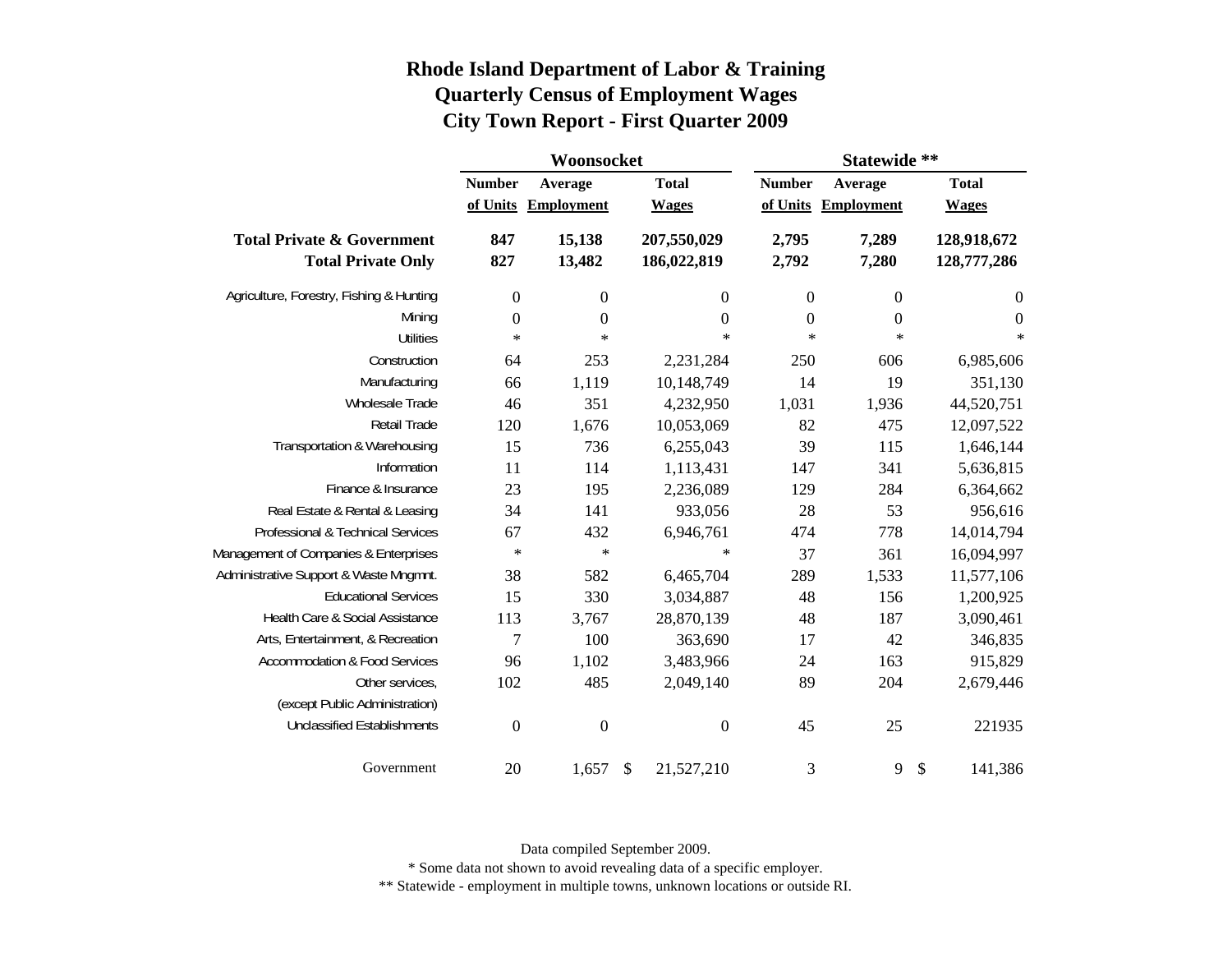|                                                                    | <b>Bristol County</b>     |                              |                              | <b>Kent County</b> |                                |                              | <b>Newport County</b>     |                              |                              |
|--------------------------------------------------------------------|---------------------------|------------------------------|------------------------------|--------------------|--------------------------------|------------------------------|---------------------------|------------------------------|------------------------------|
|                                                                    | <b>Number</b><br>of Units | Average<br><b>Employment</b> | <b>Total</b><br><b>Wages</b> | <b>Number</b>      | Average<br>of Units Employment | <b>Total</b><br><b>Wages</b> | <b>Number</b><br>of Units | Average<br><b>Employment</b> | <b>Total</b><br><b>Wages</b> |
| <b>Total Private &amp; Government</b><br><b>Total Private Only</b> | 1,457<br>1,422            | 13,919<br>11,760             | 115,461,889<br>91,849,753    | 5,610<br>5,523     | 73,367<br>65,501               | 721,385,823<br>620,894,100   | 3,337<br>3,241            | 36,014<br>28,418             | 397,872,676<br>277,504,194   |
| Agriculture, Forestry, Fishing & Hunting                           | $\mathfrak{S}$            | $10\,$                       | 9,720                        | 12                 | 32                             | 108,820                      | 43                        | 133                          | 909,234                      |
| Mining                                                             | $\boldsymbol{0}$          | $\boldsymbol{0}$             | $\boldsymbol{0}$             | $\star$            | $\ast$                         | $\ast$                       | 4                         | 18                           | 212,997                      |
| <b>Utilities</b>                                                   | $\ast$                    | $\ast$                       | $\ast$                       | $\ast$             | $\ast$                         | $\star$                      | 3                         | 43                           | 909,195                      |
| Construction                                                       | 214                       | 645                          | 6,349,539                    | 667                | 2,838                          | 32,361,454                   | 379                       | 1,440                        | 14,780,931                   |
| Manufacturing                                                      | 122                       | 2,197                        | 18,464,789                   | 285                | 7,555                          | 106,447,420                  | 92                        | 2,499                        | 48,752,484                   |
| Wholesale Trade                                                    | 83                        | 326                          | 4,962,370                    | 395                | 2,846                          | 41,235,361                   | 183                       | 604                          | 8,198,158                    |
| Retail Trade                                                       | 139                       | 1,248                        | 6,578,384                    | 705                | 11,208                         | 68,581,817                   | 437                       | 3,831                        | 24,961,020                   |
| Transportation & Warehousing                                       | 18                        | 272                          | 1,417,021                    | 129                | 2,857                          | 23,934,802                   | 71                        | 480                          | 3,061,811                    |
| Information                                                        | 22                        | 119                          | 1,298,975                    | 83                 | 1,486                          | 22,947,149                   | 57                        | 698                          | 9,917,476                    |
| Finance & Insurance                                                | 57                        | 406                          | 4,782,584                    | 320                | 4,329                          | 58,223,987                   | 119                       | 865                          | 14,771,189                   |
| Real Estate & Rental & Leasing                                     | 39                        | 61                           | 608,886                      | 219                | 1,479                          | 11,512,893                   | 130                       | 624                          | 5,044,268                    |
| Professional & Technical Services                                  | 141                       | 307                          | 3,396,020                    | 640                | 3,179                          | 40,091,856                   | 419                       | 3,169                        | 50,863,196                   |
| Management of Companies & Enterprises                              | 10                        | 41                           | 581,901                      | 36                 | 1,547                          | 35,759,368                   | 23                        | 566                          | 6,469,976                    |
| Administrative Support & Waste Mngmnt.                             | 87                        | 308                          | 1,873,517                    | 361                | 2,248                          | 19,486,971                   | 201                       | 858                          | 7,430,413                    |
| <b>Educational Services</b>                                        | 26                        | 1,599                        | 18,202,556                   | 72                 | 1,435                          | 11,852,791                   | 51                        | 1,223                        | 11,714,312                   |
| Health Care & Social Assistance                                    | 116                       | 2,005                        | 14,173,467                   | 518                | 11,435                         | 101,681,733                  | 231                       | 4,242                        | 33,457,657                   |
| Arts, Entertainment, & Recreation                                  | 31                        | 261                          | 1,819,457                    | 76                 | 606                            | 3,178,343                    | 97                        | 968                          | 6,874,196                    |
| <b>Accommodation &amp; Food Services</b>                           | 122                       | 1,341                        | 4,255,607                    | 439                | 7,904                          | 28,571,085                   | 355                       | 4,615                        | 19,918,563                   |
| Other services,<br>(except Public Administration)                  | 189                       | 610                          | 2,940,065                    | 563                | 2,516                          | 14,879,100                   | 346                       | 1,542                        | 9,257,118                    |
| <b>Unclassified Establishments</b>                                 | $\boldsymbol{0}$          | $\boldsymbol{0}$             | $\boldsymbol{0}$             | $\boldsymbol{0}$   | $\boldsymbol{0}$               | $\overline{0}$               | $\overline{0}$            | $\overline{0}$               | $\boldsymbol{0}$             |
| Government                                                         | 35                        | 2,159                        | 23,612,136                   | 87                 | 7,866                          | 100,491,723                  | 96                        | 7,596                        | 120,368,482                  |

Data compiled September 2009.

\* Some data not shown to avoid revealing data of a specific employer.